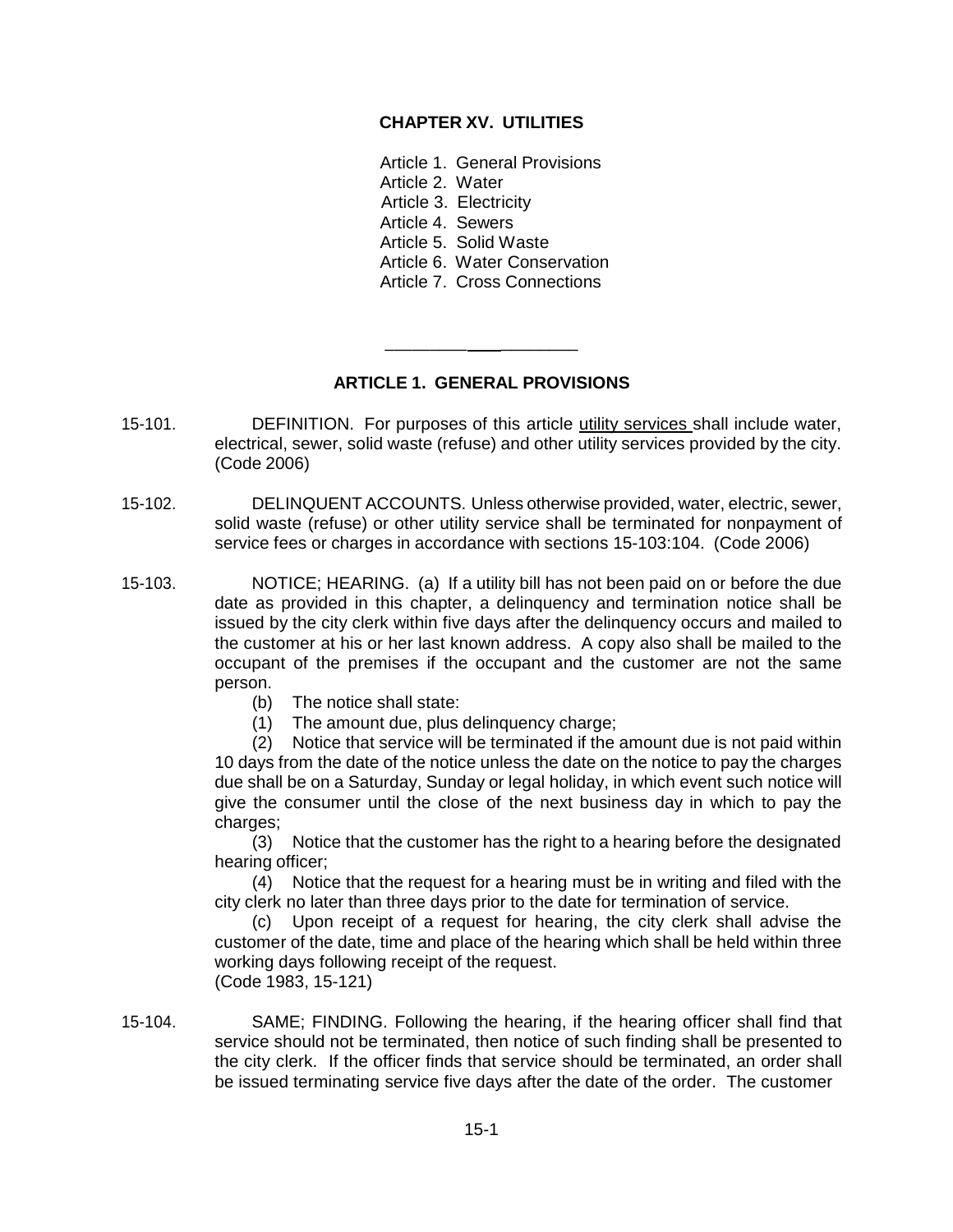shall be notified either in person or by mailing a letter to his or her last known address by certified mail, return receipt requested. However, if the order is made at the hearing in the presence of the customer, then no further notice need be given. The hearing officer has a right, for good cause, to grant an extension, not to exceed 10 days, for the termination of such service. (Code 1983, 15-122)

15-105. UTILITY CONNECTION FEE. (a) Each new customer making application for utility service shall make a cash deposit to the city in the amount as specified in subsection (b), the deposits to serve as a guaranty for the payment of service thereafter furnished to the customer's premises.

(b) Cash deposits for the indicated utility service shall be in the following amounts:

(1) Water Service - \$50.00.

(c) In the event that utility service shall be disconnected or discontinued for failure to pay any bill due the city for such utility, such cash deposit shall be applied as a credit against all amount due from the customer to the city, and if there shall remain any surplus of such deposit, the same shall be returned to the customer.

(d) Deposits collected pursuant to this section shall be governed by the provisions of K.S.A. 12-822 as amended. (Code 2006)

15-106. LANDLORD LIABILITY. (a) Owners of premises served by utility service under this article shall be liable for payment of the cost of any utility service account delinquency arising from service provided to such premises, regardless of whether the utility service was furnished upon the application and request of the owner or the lessee of the premises. This provision shall also apply when the premises are leased by or through an agent or other representative of the owner.

> (b) In the event a delinquency arises involving leased premises, the owner or owner's agent shall be notified in writing of the delinquency of the lessee by first class regular mail within 10 days after the billing to the lessee becomes delinquent. Notice shall be sufficient if mailed to the last known address of the owner or owner's agent known to city personnel responsible for said mailing, after reasonable inquiry. If the delinquent billing, interest and penalty are not paid within 15 days of the mailing, the affected utility service may be discontinued and no further such service shall be furnished by the city to the premises until all billings for the utility service to said premises, interest, late payment charges and a reconnection charge, if applicable, is paid in full. (Code 2006)

15-106A. LIABILITY OF PROPERTY OWNER; LIEN. (a) Lessors of leased premises served by utility service furnished by the city shall be ultimately liable for payment of the cost of any utility service furnished by the city to such leased premises, whether the service is furnished upon the application and request of the lessor or the lessee of such premises.

> (b) If utility service is furnished by the city to leased premises, upon the application and request of the lessee, then all billings for such service furnished shall be made to the lessee. However, if the cost of such service is not paid, as and when they become payable, the lessor of the premises served shall be liable for the payment of such cost, plus all interest and penalties as provided by the laws of the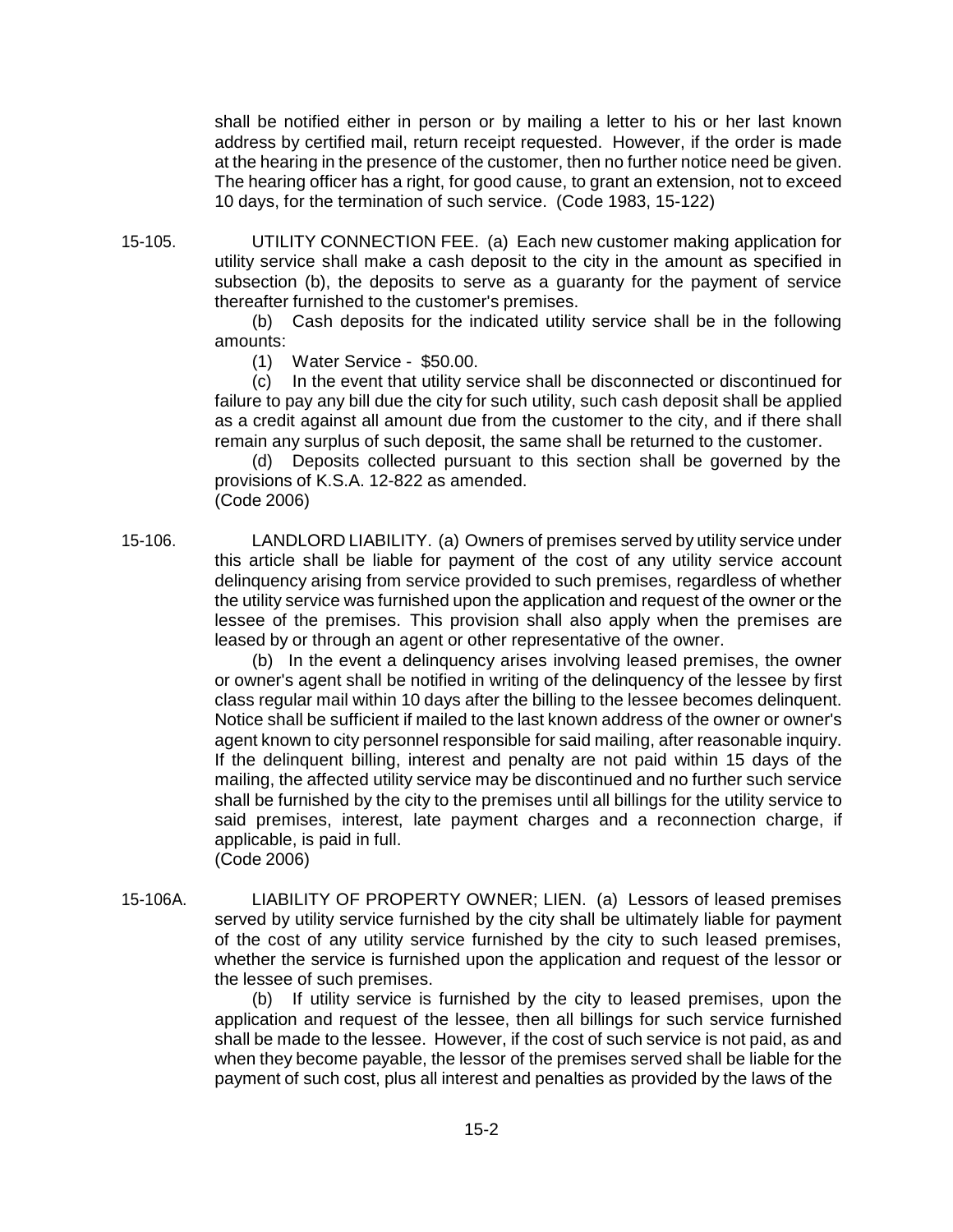city. The lessor shall be notified in writing by first class mail within 10 days after a billing becomes delinquent.

(c) If utility service is furnished to leased premises on the application and request of the lessor of the premises, then all billings for utilities furnished to such leased premises shall be made directly to the lessor, and the lessor shall be fully liable for the cost of service furnished.

(d) Such charges shall constitute a lien upon the real estate served, and shall be certified by the city clerk to the county clerk, to be placed on the tax roll for collection, subject to the same penalties and collected in like manner as other taxes collectible by law.

(Code 1983, 15-131)

- 15-107. PETTY CASH FUND. A petty cash fund in the amount of \$100.00 is established for the use of the city utilities department, for the purpose of paying postage, freight, temporary labor, and other emergency expenses, including refund of deposits made to secure payment of accounts. (Code 1983, 15-126)
- 15-108. SAME; DEPOSITS. The petty cash fund shall be deposited in the regular depository bank of the city and paid out on the order of the city clerk by check which shall state clearly the purpose for which issued. (Code 1983, 15-127)
- 15-109. SAME; VOUCHERS. Whenever the petty cash fund becomes low or depleted, the city clerk shall prepare vouchers covering expenses as have been paid from the petty cash fund and shall submit such vouchers together with the paid checks to the governing body for review and allowance of the amounts from the regular funds of the utilities. Warrants issued therefor shall be payable to the petty cash fund and shall be deposited therein to restore said petty cash fund to its original amount. (Code 1983, 15-128)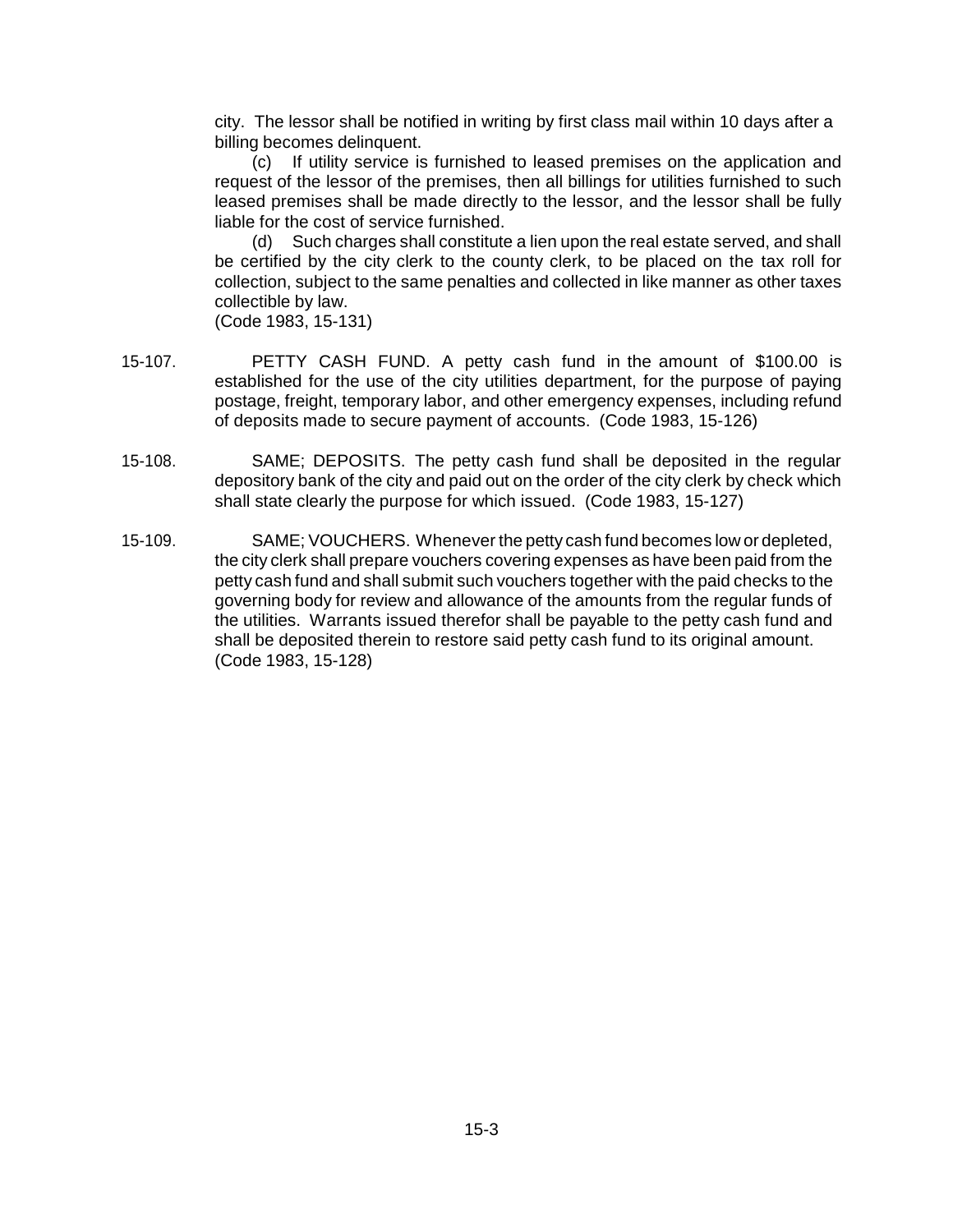# **ORDINANCE NO. 15-130(h)**

# AN ORDINANCE RELATING TO THE AMENDING OF THE WATER RATES FOR BOTH INSIDE AND OUTSIDE THE CITY LIMITS OF VALLEY FALLS, KANSAS.

**BE IT ORDAINED** by the Governing Body of the City of Valley Falls, Kansas:

**SECTION 1.** Effective April 1, 2009 the monthly rates for users located within the City of Valley Falls: Minimum charge of \$10.50 for the first 1,000 gallons or less. For each additional 1,000 gallons thereafter, or fraction thereof, \$5.00

**SECTION 2.** Effective April 1, 2009 the monthly rates for users located outside the city limits of the City of Valley Falls: Minimum charge of \$14.70 for the first 1,000 gallons or less. For each additional 1,000 gallons thereafter, or fraction thereof, \$6.80.

**SECTION 3.** 15-130(g) of the current ordinance is hereby repealed.

**SECTION 4.** This ordinance shall become effective after passage and publication in the Valley Falls Vindicator.

**PASSED AND APPROVED** By the Governing Body of the City of Valley Falls, Kansas on this 4<sup>th</sup> day of March, 2009.

Susan Grey

Mayor

\_\_\_\_\_\_\_\_\_\_\_\_\_\_\_\_\_\_\_\_\_\_\_\_\_\_\_\_\_\_\_\_\_\_\_\_

Attest:

\_\_\_\_\_\_\_\_\_\_\_\_\_\_\_\_\_\_\_\_\_\_\_\_\_\_\_\_\_\_ Millie C. Bickford City Clerk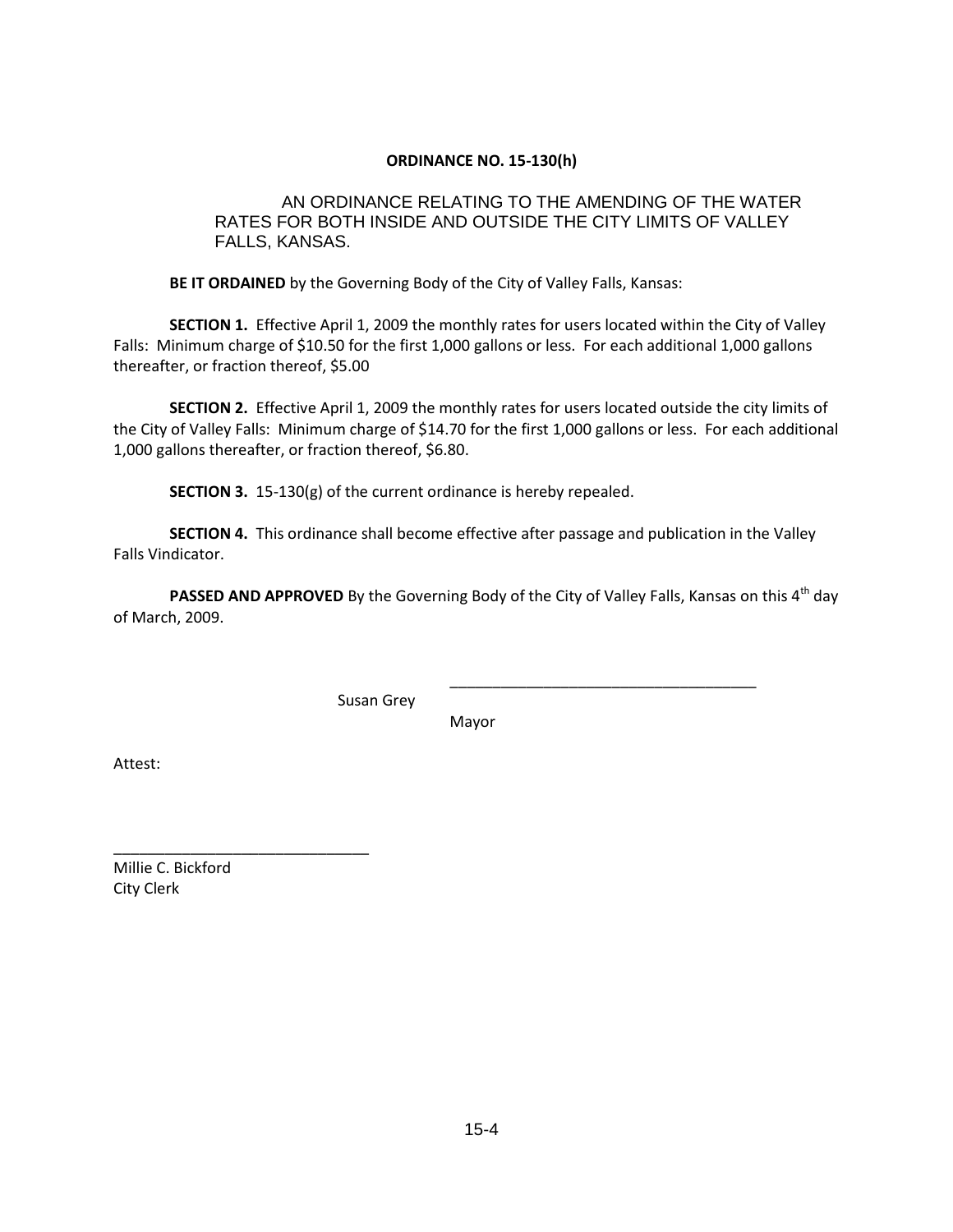# **ARTICLE 2. WATER**

- 15-201. UTILITY SUPERINTENDENT. The general management, care, control and supervision of the city water system shall be in the utility superintendent, who shall be appointed by the mayor with the consent of the governing body. (Code 1983, 15-101)
- 15-202. REGULATIONS. The furnishing of water to customers by the city through its waterworks system shall be governed by the regulations set out in this article. (Code 1983, 15-102)
- 15-203. SERVICE NOT GUARANTEED. The city does not guarantee the delivery of water through any of its mains and connecting services at any time except only when its mains, pumping machinery, power service connection are in good working order, and the supply of water is sufficient for the usual demand of its consumers. (Code 1983, 15-103)
- 15-204. SERVICE CONNECTIONS REQUIRED. (a) The owner of all houses, buildings, or properties used for human occupancy, employment, recreation, or other purpose, situated within the city abutting on any street, alley, or right-of-way in which there is now located or may in the future be located near public water mains, is hereby required at his or her own expense to make connection to such public water main.

(b) Before any connection is made to the city's water system an application must be made in writing to the city clerk by the owner of the premises, or his or her authorized representative, for a permit to make such connection. (Code 1983, 15-104)

15-205. APPLICATION FOR SERVICE. (a) Any person, firm or corporation desiring a connection with the municipal water system shall apply in writing to the city clerk, on a form furnished by the city for that purpose, for a permit to make the connection.

(b) The application shall:

(1) Contain an exact description including street address of the property to be served;

- (2) State the size of tap required;
- (3) State the size and kind of service pipe to be used;
- (4) State the full name of the owner of the premises to be served;
- (5) State the purpose for which the water is to be used;
- (6) State any other pertinent information required by the city clerk;

(7) Be signed by the owner or occupant of the premises to be served, or his or her authorized agent.

(c) Each application for a connection permit shall be accompanied by payment of fees and/or costs specified in section 15-207. (Code 2006)

15-206. CITY TO MAKE CONNECTIONS. All taps shall be given, street excavations made, corporation cocks inserted, pipes installed from main to curb, and the curb cock installed in a meter box to which the service pipe is to be connected by city employees only. (Code 2006)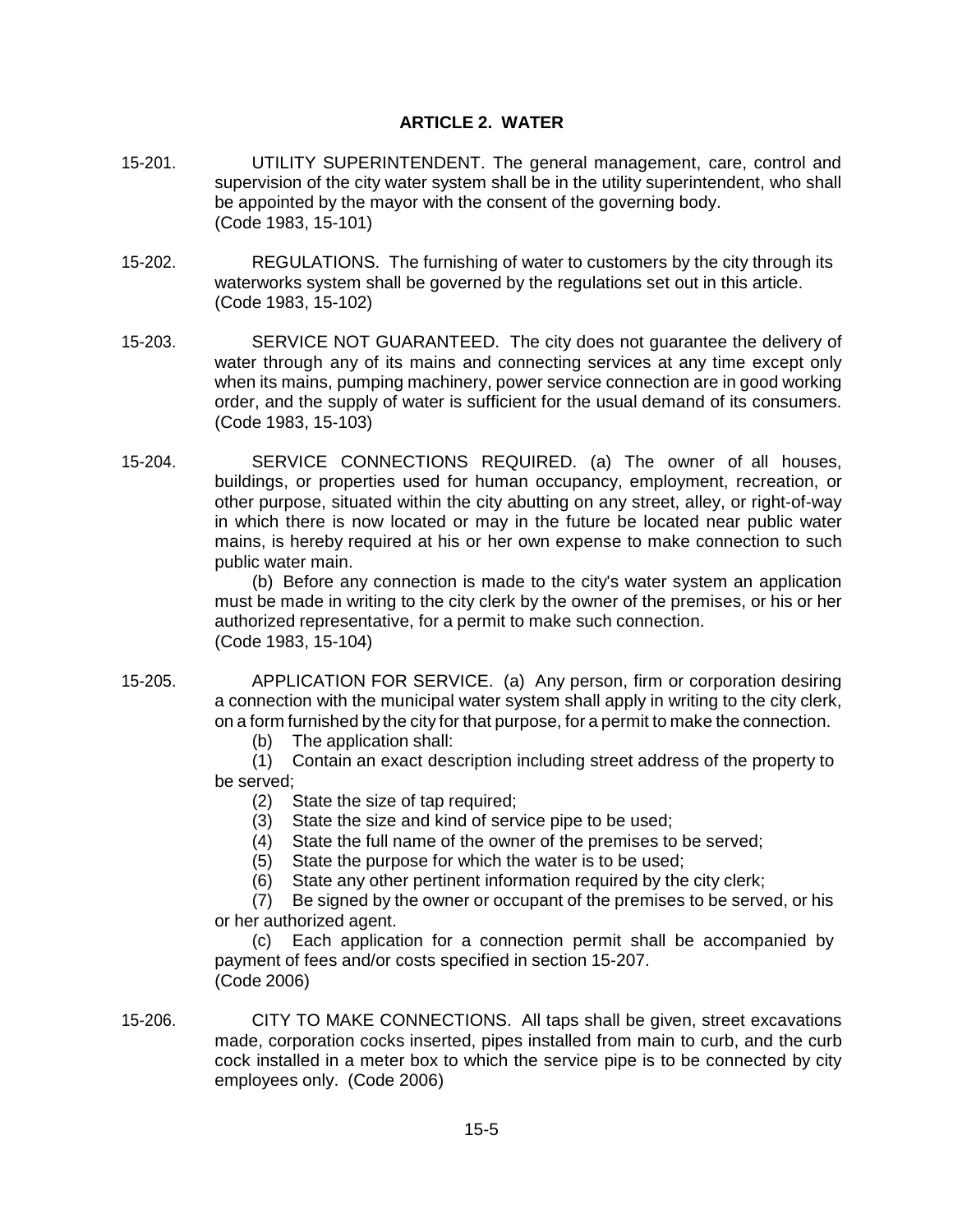- 15-207. CONNECTION FEES. The applicant for a residential connection permit shall, at the time of applying for a permit, pay to the city clerk the sum of \$750.00 as a water connection fee, and the applicant for a non-residential connection permit shall, at the time of applying for the permit, pay to the city clerk the sum of \$1,500.00 as a water connection fee. For this charge, the city shall furnish a meter, tile, lid, cut-off valve, and water line not exceeding 100 feet. (Ord. 15-105, Sec. A; Code 2006)
- 15-208. CURB COCKS. There shall be a curb cock in every service line attached to the city main, the same to be placed within the meter box. Curb cocks shall be supplied with strong and suitable "T" handles. (Code 1983, 15-106; Code 2006)
- 15-209. CHECK VALVES. Check valves are required on all connections to steam boilers or on any other connection deemed necessary by the water superintendent. Safety and relief valves shall be placed on all boilers or other steam apparatus connected with the water system where the steam pressure may be raised in excess of 40 pounds per square inch. (Code 1983, 15-107)
- 15-210. UNAUTHORIZED SERVICE. It shall be unlawful for any person, firm, or corporation, other than duly authorized city officials or employees to turn water on or off at the water meter or curb cock shut off, with a key or in any other manner, without first obtaining written permission from the mayor or the governing body. (Code 2006)
- 15-211. METERS. (a) All water furnished to customers shall be metered. (b) Meters shall be located between the sidewalk or property line and curbing when the main is in the street, and on private property within three feet of the alley line when the main is in the alley. In the business district the meters may be installed in the basement at a location specified by the city.

(c) The city's responsibility stops at the property line. (Code 1983, 15-109)

- 15-212. SAME; TESTING. Meters shall be tested before being set and at any other time thereafter when they appear to be measuring incorrectly. If a test is requested by the customer and the meter is found to be accurate within two percent, the meter will be deemed correct and a charge of \$10.00 will be made to the customer. (Code 1983, 15-110)
- 15-213. TAMPERING WITH METER. It shall be unlawful for any person to break the seal of any meter, to alter the register or mechanism of any meter, or to make any outlet or connection in any manner so that water supplied by the city may be used or wasted without being metered. It shall be unlawful for any person except an authorized employee of the water department to turn any curb cock on or off. (Code 1983, 15-111)
- 15-214. LEAKSPROHIBITED;PENALTY. No allowances shallbe made for water used or lost through leaks, carelessness, neglect or otherwise after the same has pass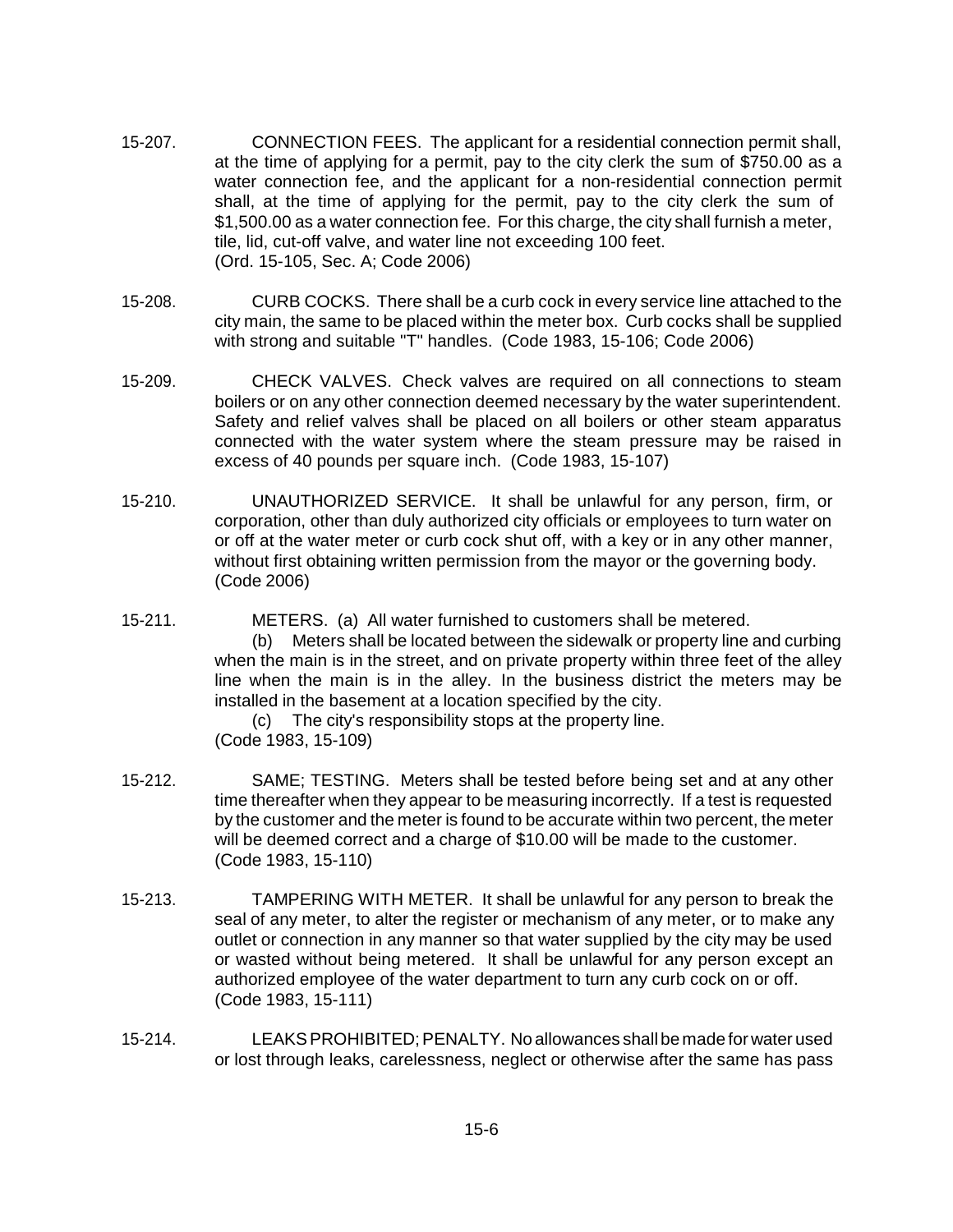through the meter. However, every customer shall have the right to appeal to the city from water bill or meter reading which he or she may consider excessive. (Code 1983, 15-112)

- 15-215. DISCONNECTION, RECONNECTION CHARGE. The governing body shall establish, by ordinance, a water service disconnection and reconnection charge. Whenever the city receives a request from a customer for termination of water service the disconnection charge shall be added to the customer's final bill. Any service disconnected for nonpayment of delinquent bill shall be reconnected only upon payment of the delinquent bill, interest penalty thereon, and the reconnection charge. (Code 2006)
- 15-216. UTILITY DEPOSIT. At the time of making application for water service, the property owner or customer shall make a cash deposit in the amount and manner specified in section 15-105 to secure payment of accrued bills or bills due on discontinuance of service. (Code 2006)
- 15-217. INTERRUPT SERVICE. The city reserves the right to interrupt water service for the purpose of making repairs or extensions to water lines or equipment. (Code 1983, 15-115)
- 15-218. PROHIBITED ACTS. It shall be a violation of this article for any unauthorized person to:

(a) Perform any work upon the pipes or appurtenances of the city's waterworks system beyond a private property line unless such person is employed by the city;

(b) Make any connections with any extension of the supply pipes of any consumer without written permission to do so having been first obtained from the governing body;

(c) Remove, handle or otherwise molest or disturb any meter, meter lid, cutoff, or any other appurtenances to the water system of the city. (Code 2006)

- 15-219. WASTING WATER. Water users shall prevent unnecessary waste of water and shall keep sprinklers, hydrants, faucets and all apparatus, including the service line leading from the property to the meter in good condition at their expense. (Code 1983, 15-117)
- 15-220. RIGHT OF ACCESS. Authorized employees of the city may enter upon any premises at reasonable hours for the purpose of reading the meter or servicing or inspecting meters or water lines. (Code 1983, 15-118)
- 15-221. RATES. The rates per month for the use of water shall be as follows:
	- (a) Inside City Limits:

(1) Effective January 1, 2006, the monthly minimum charge of \$10.00 of the first 1,000 gallons or less. For each additional 1,000 gallons thereafter, or fraction thereof, \$3.50.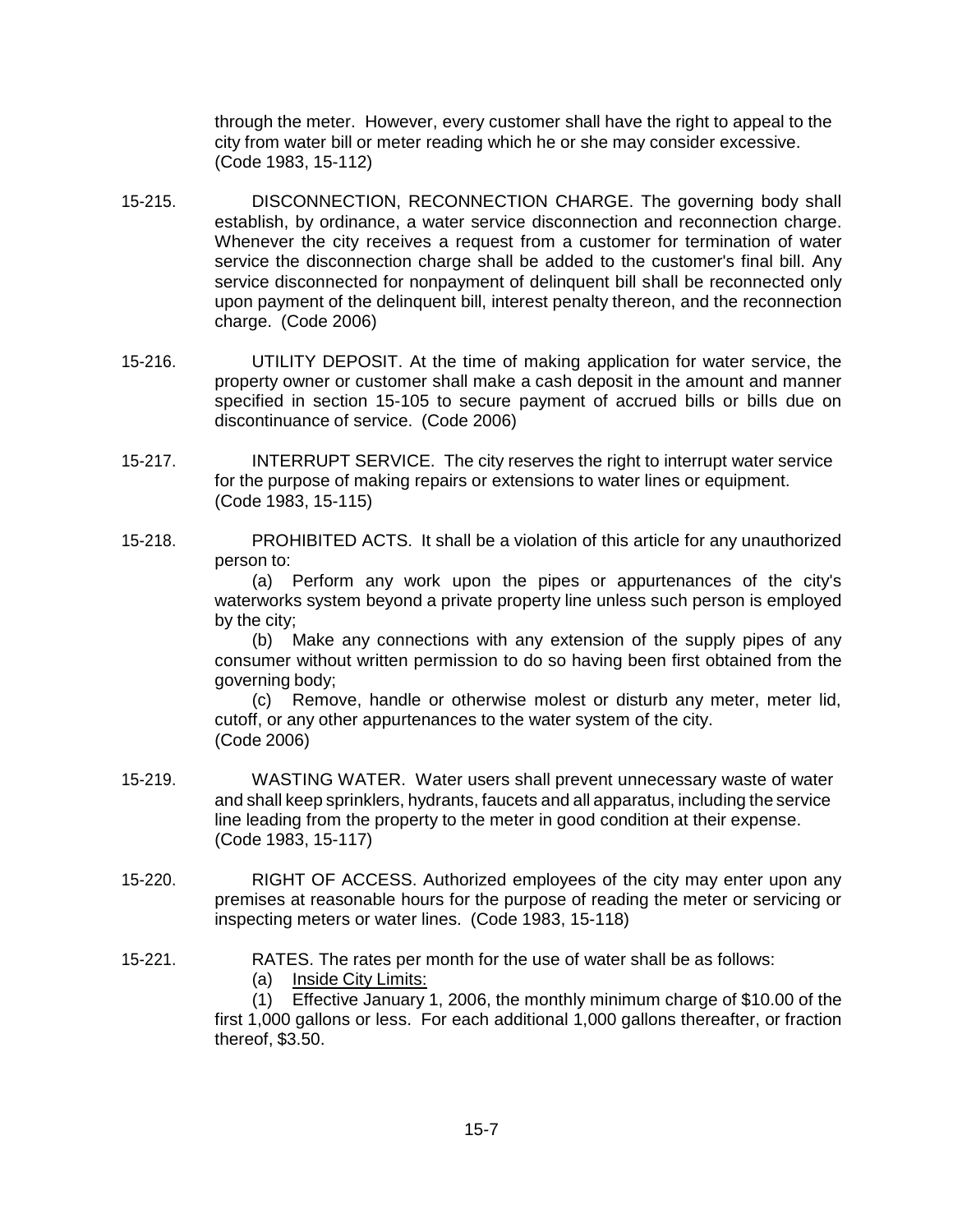(2) Effective January 1, 2007, the monthly minimum charge of \$10.50 of the first 1,000 gallons or less. For each additional 1,000 gallons thereafter, or fraction thereof, \$4.00.

(3) Effective January 1, 2008, the monthly minimum charge of \$10.50 of the first 1,000 gallons or less. For each additional 1,000 gallons thereafter, or fraction thereof, \$4.50.

(b) Outside City Limits:

(1) Effective January 1, 2006, the monthly minimum charge of \$14.00 of the first 1,000 gallons or less. For each additional 1,000 gallons thereafter, or fraction thereof, \$4.90.

(2) Effective January 1, 2007, the monthly minimum charge of \$14.70 of the first 1,000 gallons or less. For each additional 1,000 gallons thereafter, or fraction thereof, \$5.60.

(3) Effective January 1, 2008, the monthly minimum charge of \$14.70 of the first 1,000 gallons or less. For each additional 1,000 gallons thereafter, or fraction thereof, \$6.30.

(Ord. 15-130(g); Code 2006)

- 15-222. PAYMENT OF BILLS. All water bills for the previous month's water service shall be paid on or before the 10th day of the month following the service. For any billing not paid when due a late charge of 10 percent will be added to the bill. (Code 1983, 15-119)
- 15-223. DELINQUENTACCOUNTS;NOTICE;HEARING;FINDING;LIABILITY. Water service shall be terminated for nonpayment of service fees or charges as provided in sections 15-102:104. (Code 1983, 15-120)
- 15-224. USE DURING FIRE. No person owning or occupying premises connected to the municipal water system shall use or allow to be used during a fire any water from the water system except for the purpose of extinguishing the fire. Upon the sounding of a fire alarm it shall be the duty of every such person to see that all water services are tightly closed and that no water is used except in extraordinary cases of emergency during the fire. (Code 1983, 15-129)

**ARTICLE 3. ELECTRICITY** (Reserved)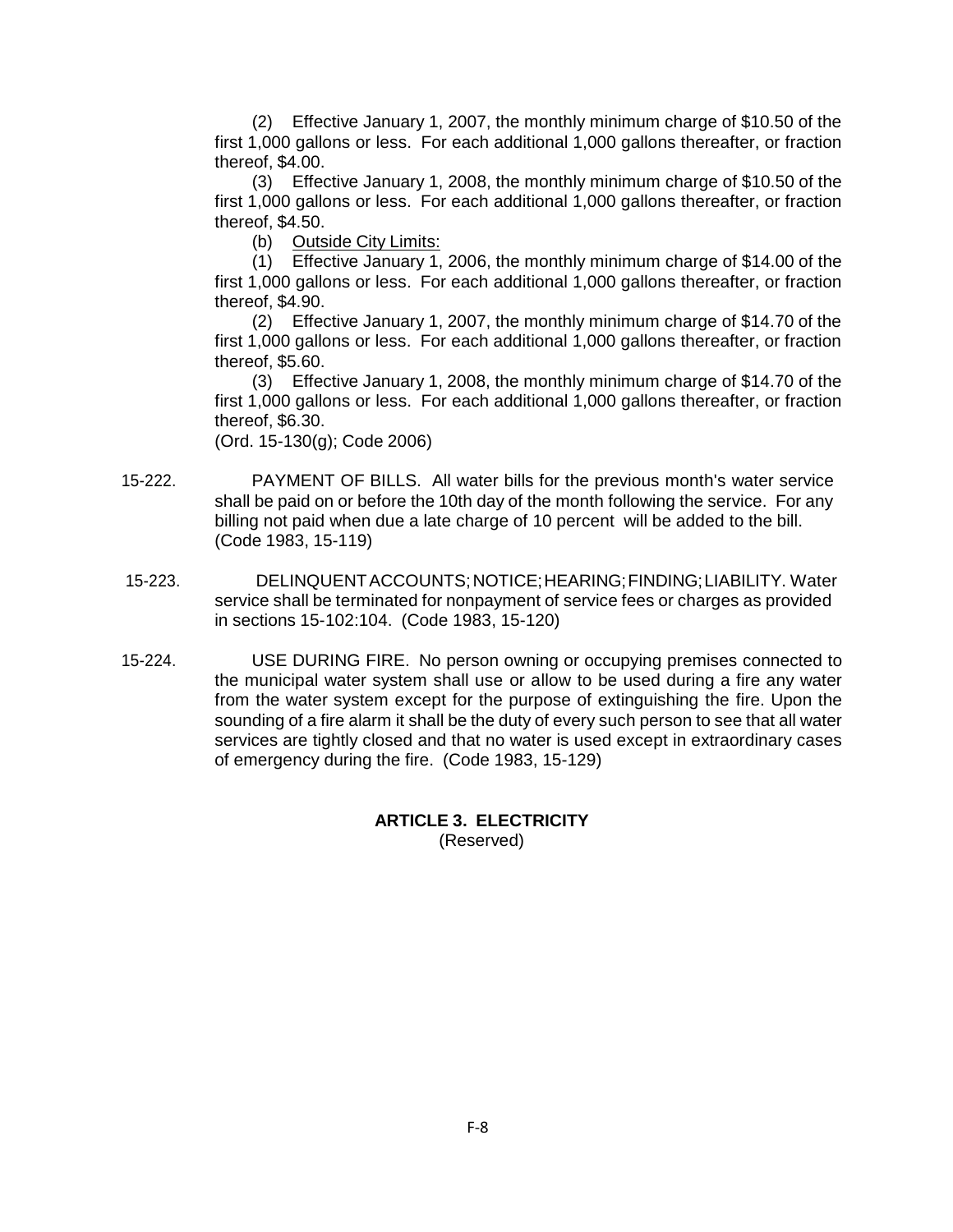(Published in Valley Falls Vindicator on June 22, 2006)

#### **ORDINANCE NO. 15-225**

**AN ORDINANCE AUTHORIZING THE EXECUTION OF A LOAN AGREEMENT BETWEEN CITY OF VALLEY FALLS, KANSAS AND THE STATE OF KANSAS, ACTING BY AND THROUGH THE KANSAS DEPARTMENT OF HEALTH AND ENVIRONMENT FOR THE PURPOSE OF OBTAINING A LOAN FROM THE KANSAS PUBLIC WATER SUPPLY LOAN FUND FOR THE PURPOSE OF FINANCING A PUBLIC WATER SUPPLY PROJECT; ESTABLISHING A DEDICATED SOURCE OF REVENUE FOR REPAYMENT OF SUCH LOAN; AUTHORIZING AND APPROVING CERTAIN DOCUMENTS IN CONNECTION THEREWITH; AND AUTHORIZING CERTAIN OTHER ACTIONS IN CONNECTION WITH THE LOAN AGREEMENT.**

**WHEREAS**, the Safe Drinking Water Act Amendments of 1996 [PL 104-182] to the Safe Drinking Water Act (the "Federal Act") established the Drinking Water Loan Fund to assist public water supply systems in financing the costs of infrastructure needed to achieve or maintain compliance with the Federal Act and to protect the public health and authorized the Environmental Protection Agency (the "EPA") to administer a revolving loan program operated by the individual states; and

**WHEREAS**, to fund the state revolving fund program, the EPA will make annual capitalization grants to the states, on the condition that each state provide a state match for such state's revolving fund; and

**WHEREAS**, by passage of the Kansas Public Water Supply Loan Act, K.S.A. 65-163d *et seq.*, as amended (the "Loan Act"), the State of Kansas (the "State") has established the Kansas Public Water Supply Loan Fund (the "Revolving Fund") for purposes of the Federal Act; and

**WHEREAS**, under the Loan Act, the Secretary of the Kansas Department of Health and Environment ("KDHE") is given the responsibility for administration and management of the Revolving Fund; and

**WHEREAS**, the Kansas Development Finance Authority (the "Authority") and KDHE have entered into a Pledge Agreement (the "Pledge Agreement") pursuant to which KDHE agrees to enter into Loan Agreements with Municipalities for public water supply projects (the "Projects") and to pledge the Loan Repayments (as defined in the Pledge Agreement) received pursuant to such Loan Agreements to the Authority; and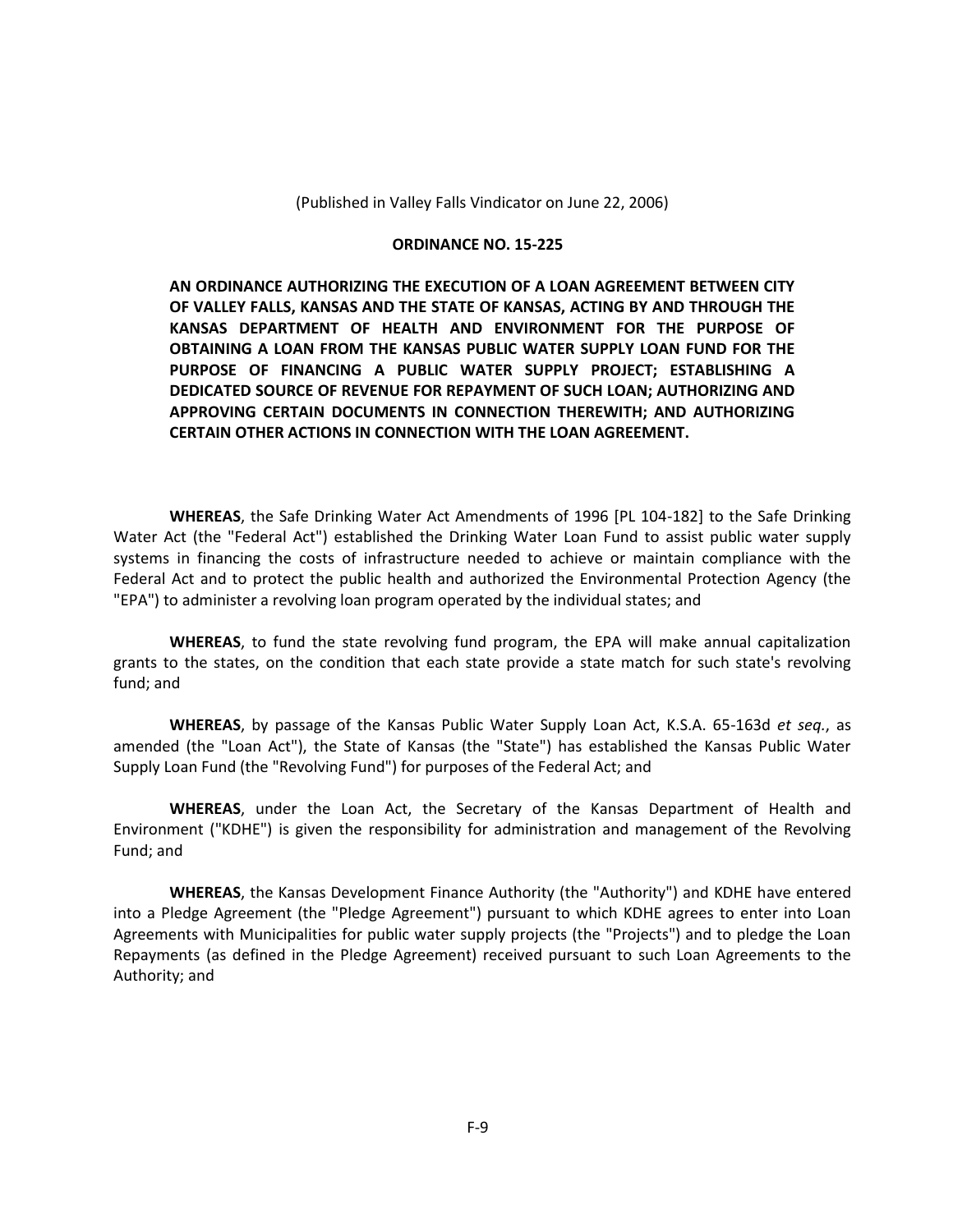**WHEREAS**, the Authority is authorized under K.S.A. 74-8905(a) and the Loan Act to issue revenue bonds (the "Bonds") for the purpose of providing funds to implement the State's requirements under the Federal Act and to loan the same, together with available funds from the EPA capitalization grants, to Municipalities within the State for the payment of Project Costs (as said terms are defined in the Loan Act); and

**WHEREAS,** City of Valley Falls, Kansas (the "Municipality") is a municipality as said term is defined in the Loan Act which operates a water system (the "System"); and

**WHEREAS**, the System is a Public Water Supply System, as said term is defined in the Loan Act; and

**WHEREAS**, the Municipality has, pursuant to the Loan Act, submitted an Application to KDHE to obtain a loan from the Revolving Fund to finance the costs of improvements to its System consisting of the following:

### [See Exhibit A of Loan Agreement]

(the "Project"); and

**WHEREAS,** the Municipality has taken all steps necessary and has complied with the provisions of the Loan Act and the provisions of K.A.R. 28-15-50 through 28-15-65 (the "Regulations") applicable thereto necessary to qualify for the loan; and

**WHEREAS**, KDHE has informed the Municipality that it has been approved for a loan in amount of not to exceed \$341,351.00 ("the "Loan") in order to finance the Project; and

**WHEREAS,** the governing body of the Municipality hereby finds and determines that it is necessary and desirable to accept the Loan and to enter into a loan agreement and certain other documents relating thereto, and to take certain actions required in order to implement the Loan Agreement.

**THEREFORE, BE IT ORDAINED BY THE GOVERNING BODY OF THE CITY OF VALLEY FALLS, KANSAS:**

**Section 1. Authorization of Loan Agreement.** The Municipality is hereby authorized to accept the Loan and to enter into a certain Loan Agreement, with an effective date of May 24, 2006 , with the State of Kansas acting by and through the Kansas Department of Health and Environment (the "Loan Agreement") to finance the Project Costs (as defined in the Loan Agreement). The Mayor and Clerk are hereby authorized to execute the Loan Agreement in substantially the form presented to the governing body this date, with such changes or modifications thereto as may be approved by the Mayor and the Municipality's legal counsel, the Mayor's execution of the Loan Agreement being conclusive evidence of such approval.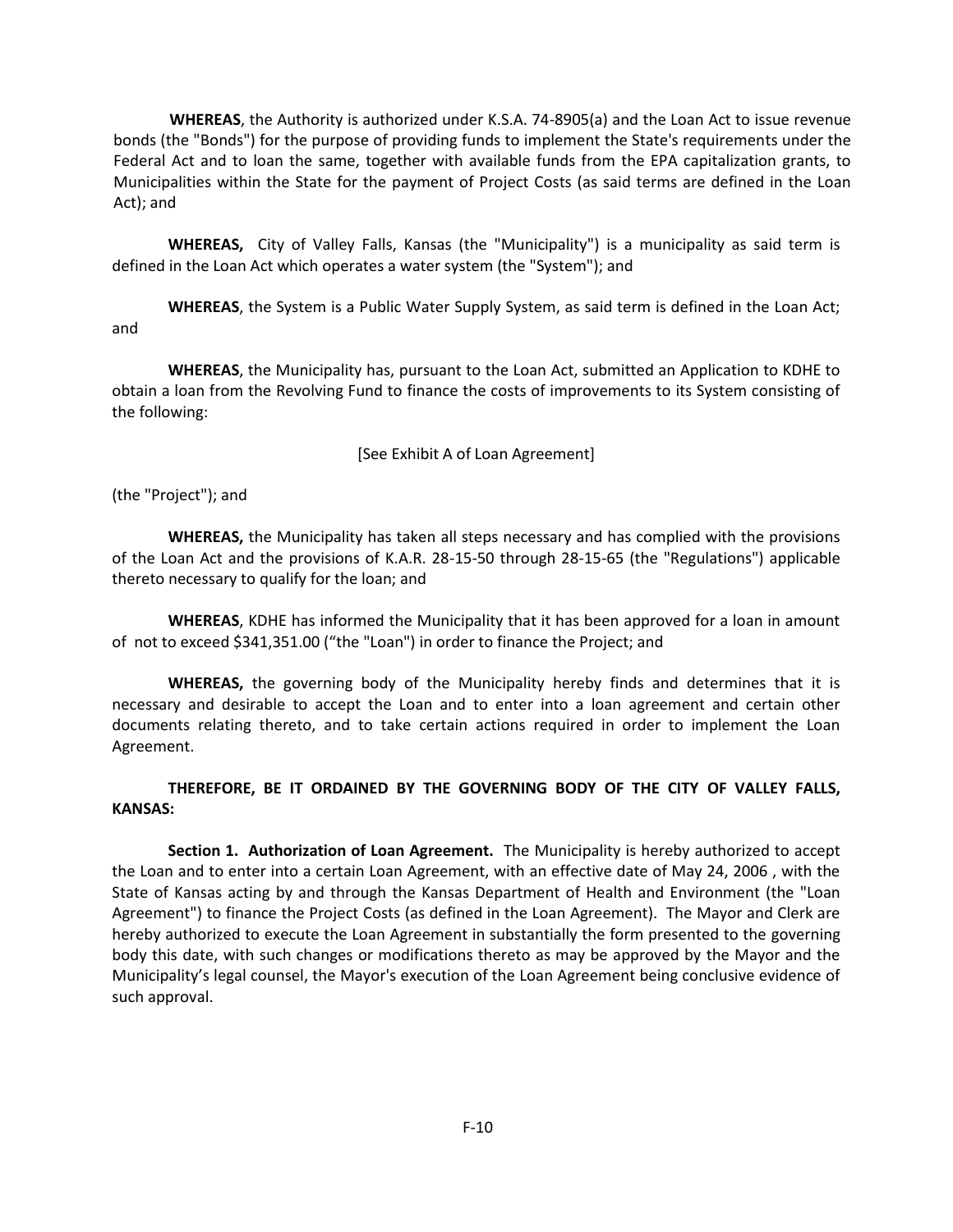**Section 2. Establishment of Dedicated Source of Revenue for Repayment of Loan.** Pursuant to the Loan Act, the Municipality hereby establishes a dedicated source of revenue for repayment of the Loan. In accordance therewith, the Municipality shall impose and collect such rates, fees and charges for the use and services furnished by or through the System, including all improvements and additions thereto hereafter constructed or acquired by the Municipality as will provide System Revenues (as defined in the Loan Agreement) sufficient to (a) pay the cost of the operation and maintenance of the System, (b) pay the principal of and interest on the Loan as and when the same become due, (c) pay all other amounts due at any time under the Loan Agreement, and (d) pay the principal of and interest on Additional Revenue Obligations (as defined in the Loan Agreement) as and when the same become due; provided, however, the pledge of the System Revenues contained herein and in the Loan Agreement (i) shall be subject to reasonable expenses of operation and maintenance of the System, and (ii) shall be junior and subordinate in all respects to the pledge of System Revenues to any Additional Revenue Obligations. In the event that the System Revenues are insufficient to meet the obligations under the Loan and the Loan Agreement, the Municipality shall levy ad valorem taxes without limitation as to rate or amount upon all the taxable tangible property, real or personal, within the territorial limits of the Municipality to produce the amounts necessary for the prompt payment of the obligations under the Loan and Loan Agreement. In accordance with the Loan Act, the obligations under the Loan and the Loan Agreement shall not be included within any limitation on the bonded indebtedness of the Municipality.

**Section 3. Further Authority.** The Mayor, Clerk and other City officials and legal counsel are hereby further authorized and directed to execute any and all documents and take such actions as they may deem necessary or advisable in order to carry out and perform the purposes of the Ordinance, and to make alterations, changes or additions in the foregoing agreements, statements, instruments and other documents herein approved, authorized and confirmed which they may approve, and the execution or taking of such action shall be conclusive evidence of such necessity or advisability.

**Section 4. Governing Law.** The Ordinance and the Loan Agreement shall be governed exclusively by and construed in accordance with the applicable laws of the State of Kansas.

**Section 5. Effective Date.** This Ordinance shall take effect and be in full force from and after its passage by the governing body of the City and publication in the official City newspaper.

[BALANCE OF THIS PAGE INTENTIONALLY LEFT BLANK]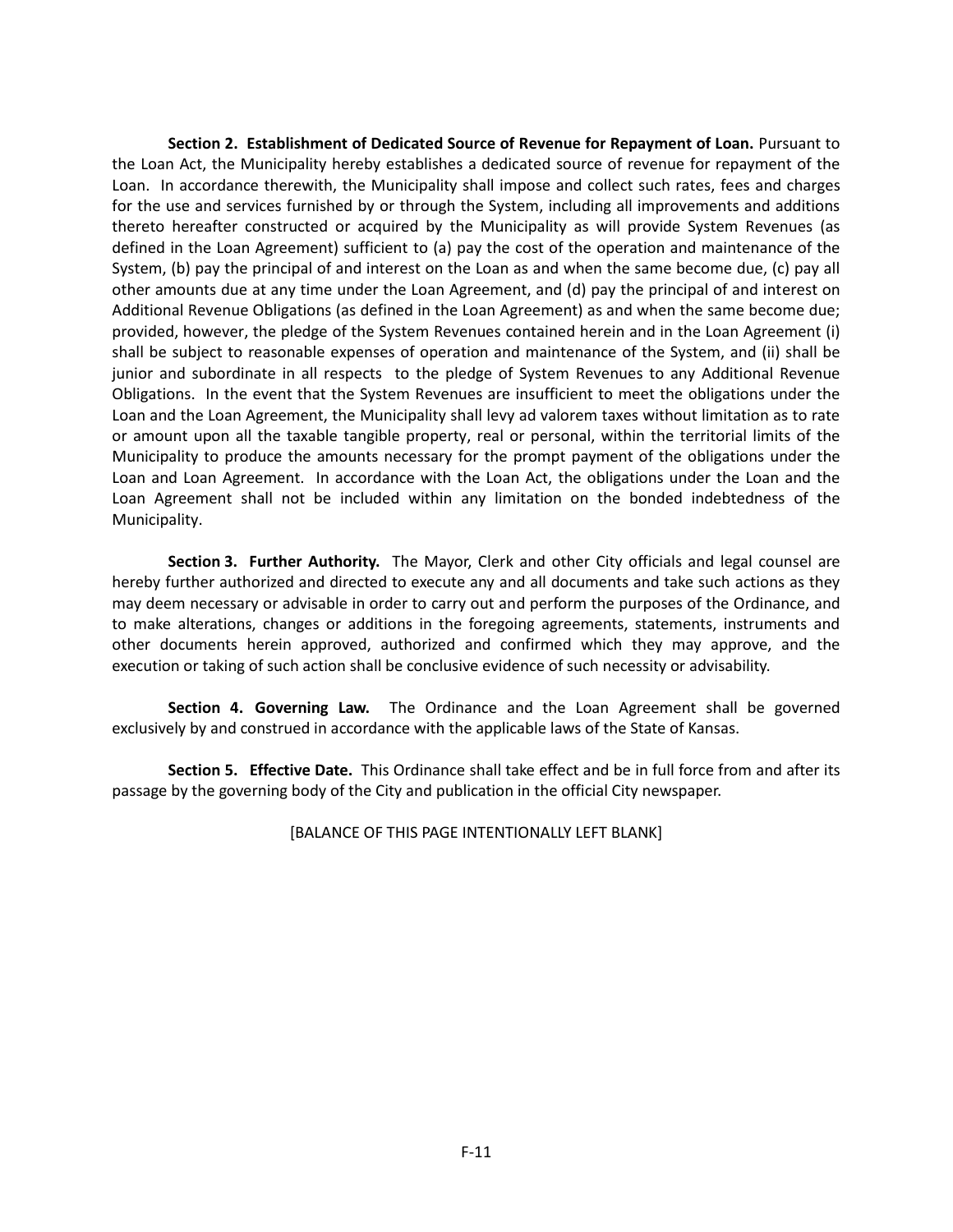**PASSED** by the governing body of the City on June 19, 2006 and signed by the Mayor.

(SEAL)

Robert H. Zieg Mayor

ATTEST:

Dayna L. Heineken Clerk

APPROVED AS TO FORM ONLY.

Rick Johnson City Attorney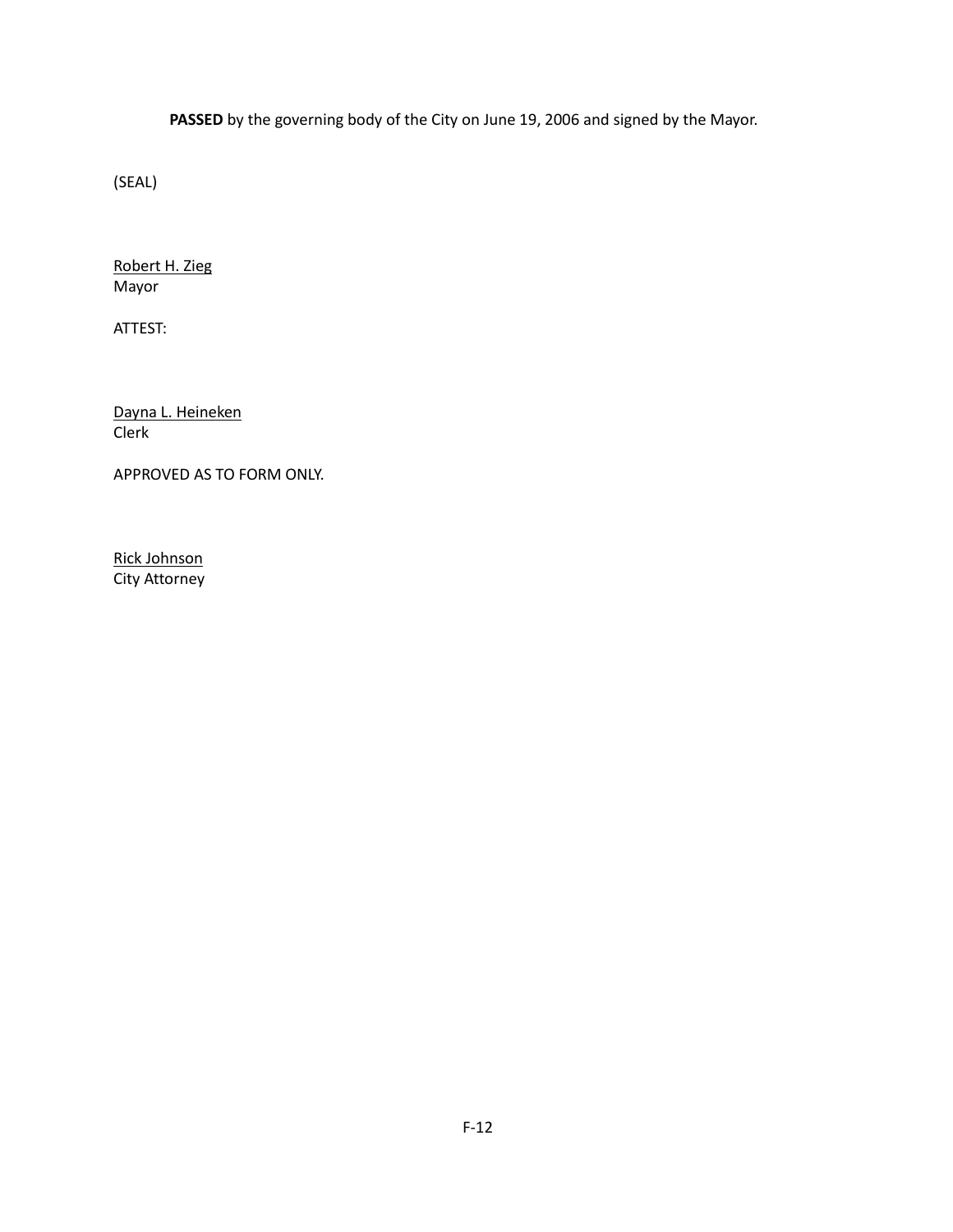15-401. DEFINITIONS. Unless the context clearly indicates otherwise, the meaning of words and terms as used in this article shall be as follows:

> (a) Building Drain - shall mean that part of the lowest horizontal piping of a drainage system which receives the discharge from soil, waste, and other drainage pipes inside the walls of the building and conveys it to the building sewer, beginning five feet outside the innerface of the building wall.

> (b) Building Sewer - shall mean the extension from the building drain to the public sewer or other place of disposal.

> (c) B.O.D. (denoting Biochemical Oxygen Demand) - shall mean the quantity of oxygen utilized in the biochemical oxidation of organic matter under standard laboratory procedure in five days at 20 degrees centigrade, expressed in parts per million by weight.

> (d)  $PH -$  shall mean the logarithm of the reciprocal of the weight of hydrogen ions in grams per liter of solution.

> (e) Individual Domestic - means any single family residence, commercial business, office, institution, school, church or public entity having an individual direct or indirect connection to the wastewater facilities of the city and on individual city or private water service meter, or connection to any such water service.

> (f) Industrial - means any industrial business engaged in the manufacturing or processing of one or more products, and in which wastewaters are produced from such manufacturing or processing and said wastewaters are discharged directly or indirectly to the wastewater facilities of the city.

> (g) Multi-domestic - means any multi-family residence, apartment or mobile home and any commercial business, office, institution, school, church or public entity having a direct or indirect connection to the wastewater facilities of the city and not having an individual water service meter but is served with city or private metered water by the owner of the property on which it is located.

> (h) Superintendent - shall mean the superintendent of the city or his or her authorized deputy, agent or representative.

> (i) Sewage - shall mean a combination of the water-carried wastes from residences, business buildings, institutions and industrial establishments, together with such ground, surface, and storm waters as may be present.

(j) Sewer - shall mean a pipe or conduit for carrying sewage.

(k) Public Sewer - shall mean a sewer in which all owners of abutting properties have equal rights, and is controlled by public authority.

(l) Combined Sewers - shall mean sewers receiving both surface runoff and sewage, are not permitted.

(m) Sanitary Sewer - shall mean a sewer which carries sewage and to which storm, surface, and groundwaters are not intentionally admitted.

(n) Storm Sewer or Storm Drain - shall mean a sewer which carries storm and surface waters and drainage, but excludes sewage and polluted industrial wastes.

(o) Sewage Treatment Plant - shall mean any arrangement of devices and structures used for treating sewage.

(p) Suspended Solids - shall mean solids that either float on the surface of, or are in suspension in water, sewage, or other liquids, and which are removable by laboratory filtering.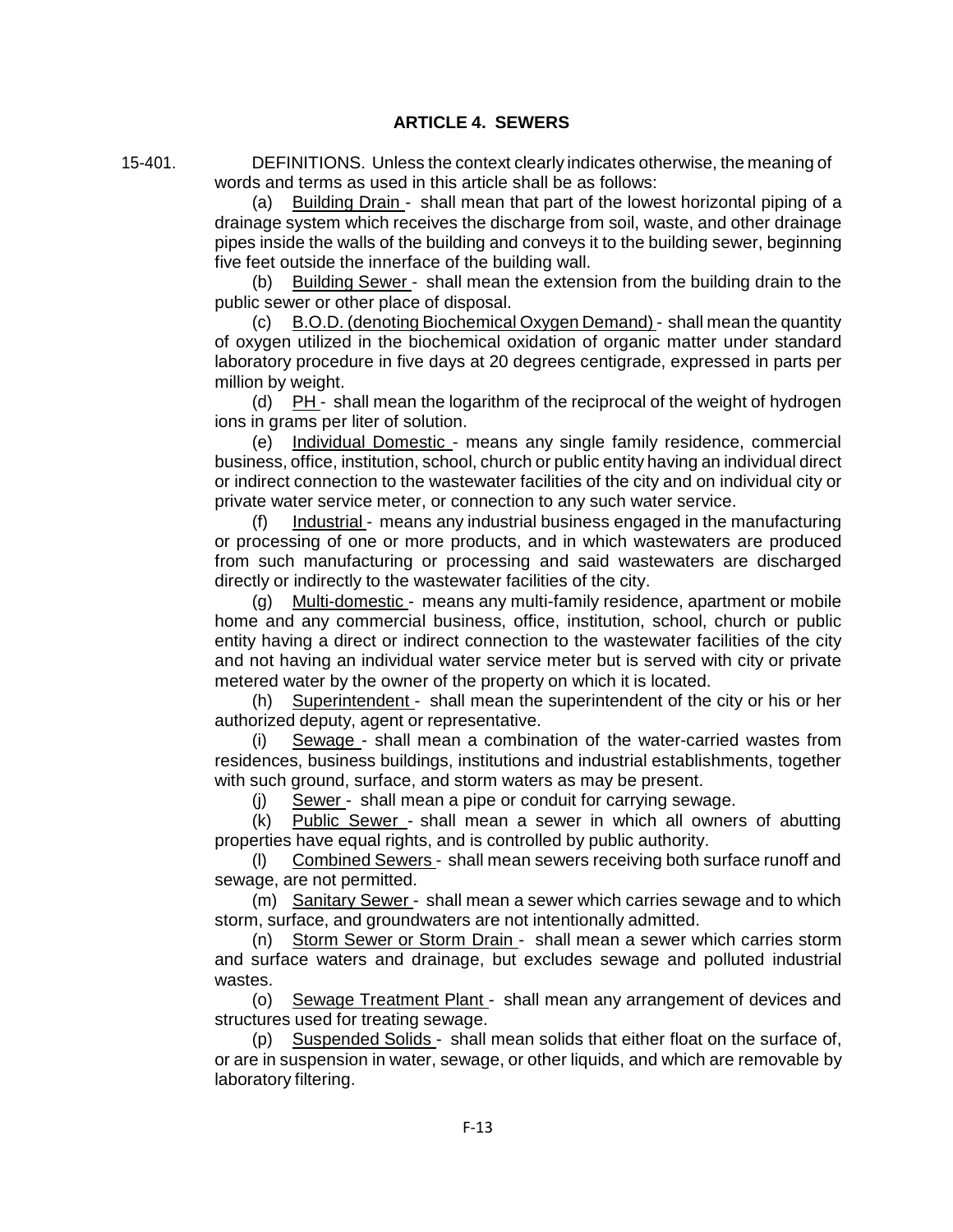(q) User - means any person as defined in section 1-102, including an institution, governmental agency or political subdivision producing wastewater requiring processing and treatment to remove pollutants and having premises connected to the wastewater facilities.

W astewater - means sewage, the combination of liquids and water carried wastes from residences, commercial and industrial buildings, institutions, governmental agencies, together with any ground, surface or storm water that may be present.

(s) Normal wastewater - The strength of normal wastewater shall be considered within the following ranges:

- (1) A five day biochemical oxygen demand of 300 milligrams per liter or less;
- (2) A suspended solid concentration of 350 milligrams or less;
- (3) Hydrogen ion concentration of 5.0 to 9.0.

(Code 1983, 15-201)

- 15-402. SEWER CONNECTION REQUIRED. The owner of all houses, buildings, or properties used for human occupancy, employment, recreation, or other purpose, situated within the city and abutting on any street, alley, or right- of-way in which there is now located or may in the future be located a public sanitary sewer of the city, is hereby required at his or her expense to install suitable toilet facilities therein, and to connect such facilities directly with the proper public sewer in accordance with the provisions of this article, within 90 days after date of official notice to do so, provided that said public sewer is within 140 feet of the property line. (Code 1983, 15-202)
- 15-403. PERMIT; CONNECTION FEE. No person shall uncover, make any connections with or opening into, use, alter, or disturb any public sewer or appurtenance thereof without first obtaining a written permit from the city. (Code 1983, 15-203)
- 15-404. APPLICATION. Any person desiring to make a connection to the city sewer system shall apply in writing to the city clerk who shall forward the application to the utility superintendent. The application shall contain:
	- (a) The legal description of the property to be connected;
	- (b) The name and address of the owner or owners of the property;

(c) The kind of property to be connected (residential, commercial or industrial);

(d) The point of proposed connection to the city sewer line. (Code 1983, 15-204)

- 15-405. COSTS. All costs and expense incident to the installation and connection of the building sewer shall be paid by the owner. The owner shall indemnify the city from any loss or damage that may directly or indirectly be occasioned by the installation of the building sewer. (Code 1983, 15-206)
- 15-406. SEWER CONNECTION. The connection of the building sewer into the public sewer shall be made at the "Y" branch if such branch is available at a suitable location. Where no properly located "Y" branch is available, the connection shall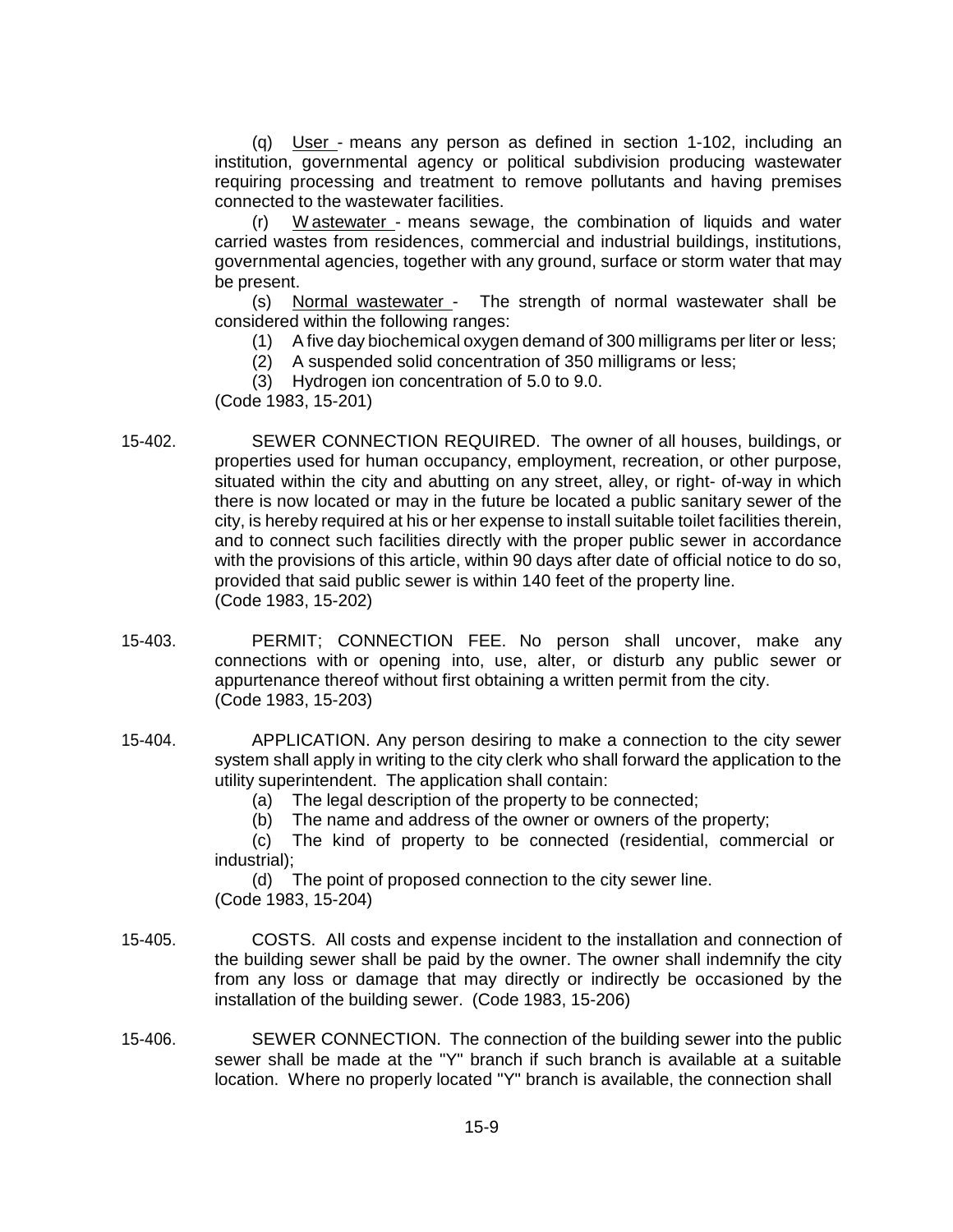be made in the manner approved by the utility superintendent and at a location designated by the superintendent. (Code 1983, 15-207)

- 15-407. SEWER FOR EACH BUILDING. A separate and independent building sewer shall be provided for every building except where one building stands at the rear of another on an interior lot and no private sewer is available or can be feasiblely constructed to the rear building. In such case, the building sewer from the front building may be extended to the rear building and the whole considered as one building sewer. (Code 1983, 15-208)
- 15-408(1) SAME; SPECIFICATIONS. The building sewer shall be constructed of cast iron pipe, ASTM specifications A74-42, or approved equal; vitrified clay sewer pipe, ASTM specifications C13-44T, or approved equal; or an approved plastic pipe. Any plastic pipe to be installed on any building sewer shall not be approved by the city until the owner has furnished descriptive literature and typical sample section of the plastic pipe proposed for installation, to the city for inspection and review. All joints on all pipe installed shall be tight and waterproof. Any part of the building sewer that is located within 10 feet of a water service pipe or city water main shall be constructed of approved cast iron soil pipe with approved joints. No building sewer shall be installed within three feet of existing gas lines. If installed in filled or unstable ground, the building sewer shall be constructed of cast iron soil pipe, except that non-metallic material may be accepted if laid on a suitable concrete bed or cradle as approved by the city. (Code 1983, 15-209(1))
- 15-408(2) SAME. The size and slope of the building sewer to be installed shall be subject to the approval of the city inspector, but in no event shall the diameter of the pipe be less than four inches. The slope at which a six inch pipe is to be laid shall be not less than 1/8 inch per foot and for four inch pipe, not less than 1/4 inch per foot. Any grades for the pipe, which are proposed for installation at grades less than these specified, shall be approved by the city inspector prior to placement. (Code 1983, 15-209(2))
- 15-408(3) SAME. Whenever possible the building sewer shall be brought to the building at an elevation below the basement floor. No building sewer shall be laid parallel to or within three feet of any bearing wall, which might thereby be weakened. The depth shall be sufficient to afford protection from frost. The building sewer shall be laid at a uniform grade and in straight alignment insofar as possible. Changes in direction shall be made only with approved curved pipe and fittings, including cleanout fittings. (Code 1983, 15-209(3))
- 15-408(4) SAME. At buildings in which the building drain is too low to permit gravity flow to the public sewer, sanitary sewage carried by such drain shall be lifted by approved artificial means and discharged to the building sewer. The use of any pumping equipment for which cross-connections with a public water supply system are needed, is prohibited. The total costs of pumping equipment and pumping equipment operational costs shall be those of the owner. (Code 1983, 15-209(4))
- 15-408(5) SAME. No building sewer shall be laid across a cesspool, septic tank or vault until the cesspool, septic tank or vault has been well cleaned and filled with an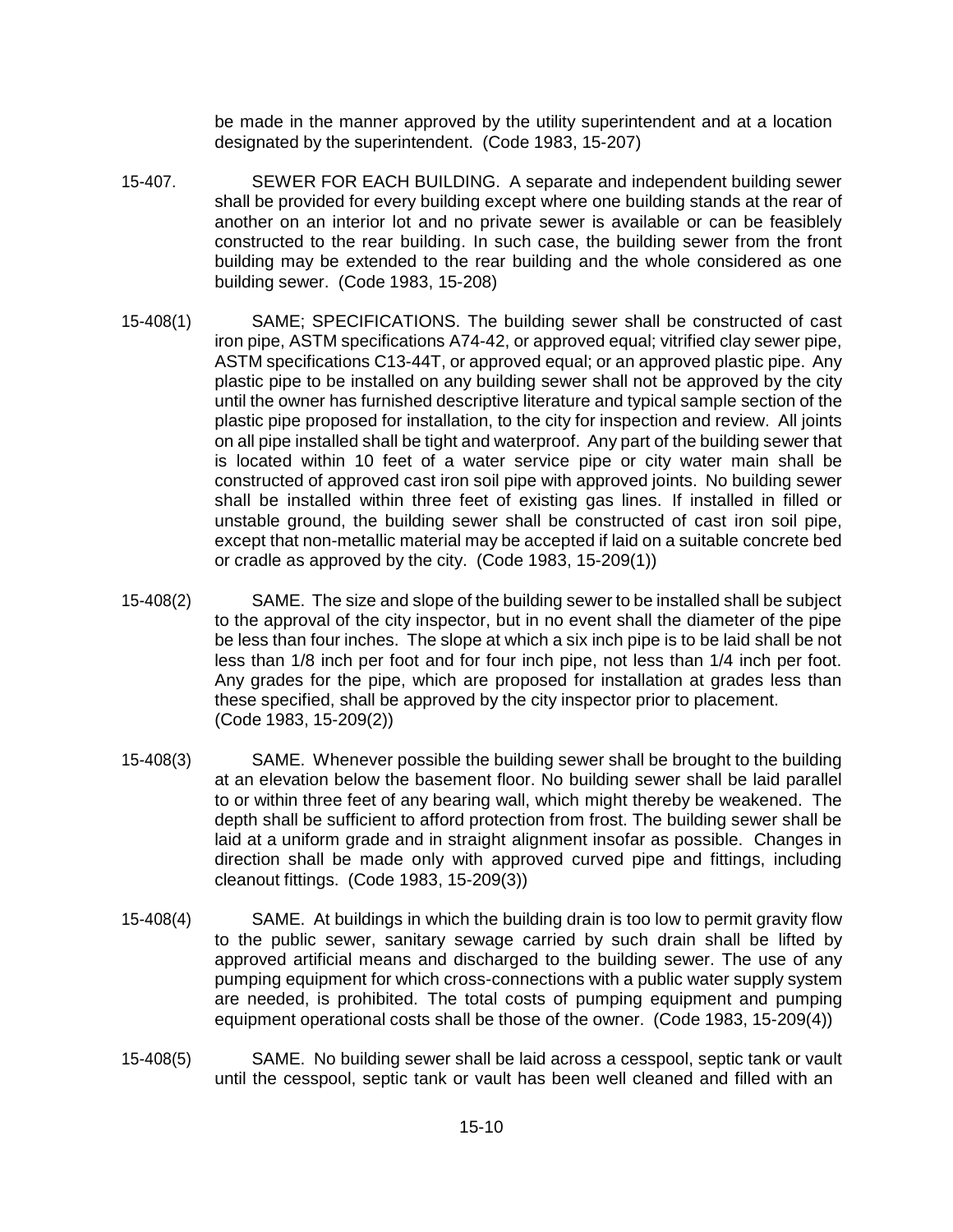approved earth or sand fill, then thoroughly tamped and water settled. Cast iron pipe may be used across cesspools or septic tanks, if proper bedding and support for the sewer pipe is acquired. (Code 1983, 15-209(5))

- 15-408(6) SAME. All excavation required for the installation of the building sewer shall be open trench work unless otherwise approved by the city. Pipe laying and backfill shall be performed in accordance with ASTM specifications C12-19, except that no backfill shall be placed until the work has been inspected and approved. (Code 1983, 15-209(6))
- 15-408(7) SAME. All joints in the building sewers shall be made watertight. If recommended by the city inspector, a water pressure test shall be made on the completed sewer to insure a compliance with this requirement, requiring that the building sewer withstand an internal water pressure of 5 psi., without leakage.

Cast iron pipe with lead joints shall be firmly packed with oakum or hemp and filled with molten lead, Federal Specifications QQ-L-156, not less than one inch deep. Lead shall be run in one pour and caulked and packed tight. No paint, varnish or other coatings shall be permitted on the jointing material until after the joint has been tested and approved.

All joints in vitrified clay pipe shall be the polyurethane-compression type joints, approved by the city inspector.

Joints for all plastic pipe used in building sewers shall be the slip type joints or solvent weld type, approved by the city.

Joints between any two different type of pipes shall be made with lead, asphaltic jointing materials or concrete, as approved by the city. All joints shall be watertight and constructed to insure minimum root penetration and to the satisfaction of the city.

(Code 1983, 15-209(7))

- 15-409. SEWER EXCAVATIONS: DAMAGES. All excavations for buildings sewers shall be adequately guarded with barricades and lights so as to protect the public from hazard. Streets, curb and gutters, sidewalks, parkways and other public property removed or damaged during the installation of the building sewer, shall be repaired or replaced in a manner acceptable to the city and at the total expense of the owner. It is further agreed that any parties involved in any excavating or installation work for sewer installations as above set out, will hold the city harmless from any and all damages to persons or property resulting from or growing out of any opening or excavation or any negligent act or from any operation made within the city. (Code 1983, 15-210)
- 15-410. FAILURE TO CONNECT. (a) If any person as defined in section 1-102 shall fail to connect any dwelling or building with the sewer system after being noticed, the city may cause such buildings to be connected with the sewer system as authorized by K.S.A. 12-631.

(b) The cost and expense, including inspection fees, shall be assessed against the property. Until such assessments shall have been collected and paid to the city, the cost of making such connection may be paid from the general fund or through the issuance of no fund warrants. (Code 1983, 15-211)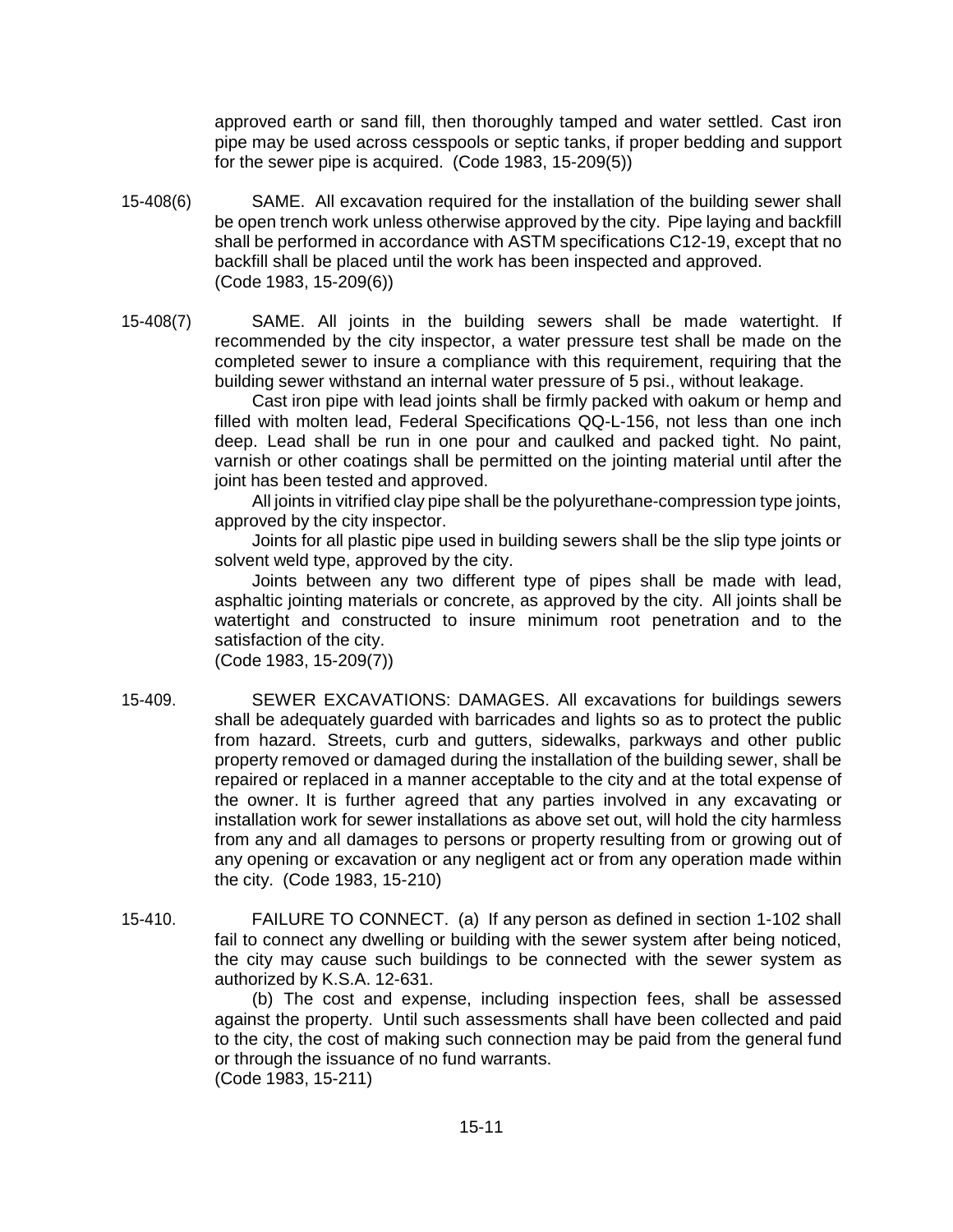# **ORDINANCE No. 15-409(1)**

### **AN ORDINANCE RELATING TO MAINTENANCE AND REPAIR RESPONSIBILITIES FOR SEWER FAILURES INCLUDING A SIGN OFF CHECK SHEET PRIOR TO REPAIRS AND PRIOR TO BACKFILL OF REPAIR INSIDE CITY LIMITS OF VALLEY FALLS, KS.**

**BE IT ORDAINED** by the Governing Body of the City of Valley Falls, Kansas:

**Section 1:** The maintenance and repair of a building service line and its connection with the city sewer main is the responsibility of the owner of the property it serves. It is therefore the **responsibility of the property owner** to make repairs if there is a failure in the building service line or the wye connection to the city sewer main and the **responsibility of the city** if there is a failure in the city sewer main. The first indication of sewer failure or potential failure may vary. It is the intention of the Waste, Water, and Sewer Supervisor to cooperate with the individual property owners and the plumbers in the resolution of these sanitary failures within the following guidelines.

(A) Sewer Failure – Excavation.

(1) **Settlement of Ground Surface**. In some cases failure of a sewer line is first indicated by settlement of the ground surface near a failure. This can happen before there is any apparent malfunction in either the building service line or the city sewer main. When this occurs over or near the connection of the building service line to the city sewer main, it is not always possible to determine before excavation whether the failure is in the building service line, the city sewer main, or both. If there is no indication at this time that the building service line has failed, the Waste, Water, and Sewer Supervisor will make an attempt to determine the problem by inspection of the city sewer main. If the problem is with the city sewer main, or if the city is unable to inspect the city sewer, the home owner will make the initial excavation to determine the source of the problem.

(2) **Sewer Stoppage/Backup**. If the backup of sewage is the first indication of failure, the Waste, Water, and Sewer Supervisor will assist by investigating to determine if there is a stoppage in the city sewer main.

(I) If the city sewer main has deteriorated to the point where it appears to be the source of the problem or if the city sewer main contains a stoppage that cannot be removed by conventional methods, then the water pollution control Waste, Water, and Sewer Department will make the initial excavation to determine the extent of the failure.

(II) If there are any damaged or broken parts that need replaced with new parts, then the broken parts need to be given to the City Employee/Supervisor after all repairs have been completed. This will need to be checked/signed off by the City Employee/Supervisor on the repair check/sign off form.

(III) If the city sewer main is not obstructed, but is open and flowing, and the private sewer line has failed, it then becomes the responsibility of the property owner to make the necessary repairs within seven days. In this case, the Waste, Water, and Sewer Division will not make the initial excavation.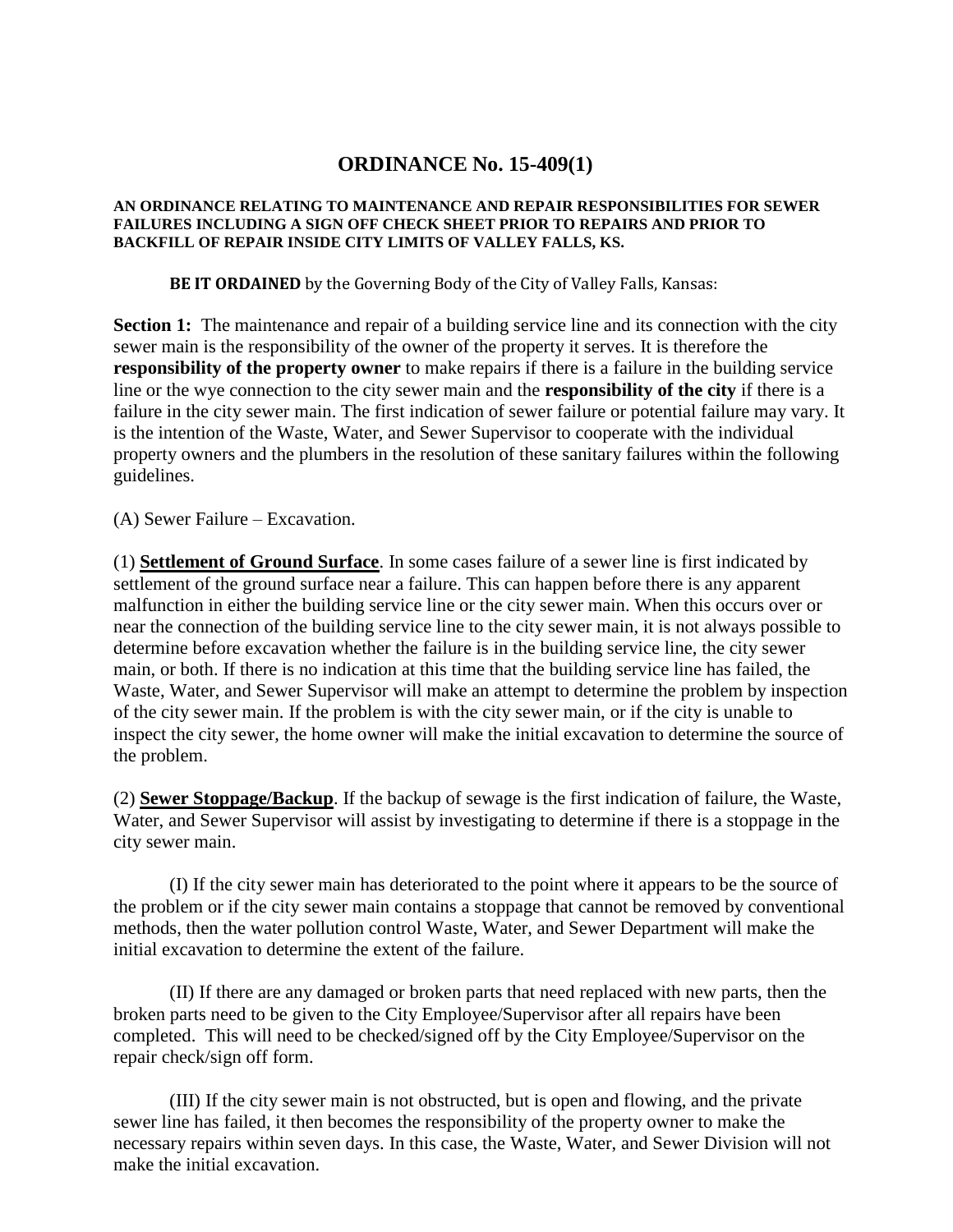(3) **Excavation Requirement**. It shall be the total responsibility of the party making the excavation to make it of adequate size for Waste, Water, and Sewer Supervisor to work safely for inspection of the sewer and/or repairing of the wye connection.

(B) Sewer Repairs.

(1) **City Sewer Is Broken**. If the city sewer main is broken or in such poor condition that it is impractical to make a new wye connection (except where the city sewer main was broken during excavation by others), then the Waste, Water, and Sewer Division will provide the following services:

(I) Make the additional excavation required to remove the damaged pipe and replace the broken section(s) of pipe.

(II) Install a new wye connection there to and reinforce the repairs.

(III) If the material removed from the hole is unacceptable for backfilling, the Waste, Water, and Sewer Division will furnish new backfill material.

(IV) Haul off any excess dirt or other material unacceptable for backfill.

(V) Remove any debris left on city property.

(VI) Replace the surfacing.

(VII) If the initial excavation was made by the property owner(s), the Waste, Water, and Sewer Supervisor Division may share in the cost, depending upon the reason for the initial excavation.

(2) **Broken Wye**. If the wye connection itself is broken at the city sewer main, the private sewer line has also failed and the city sewer is in good condition, the property owner will haul off any excess dirt or other material unacceptable for backfill and remove any debris left on city property. It is the responsibility of the property owner(s) to hire a plumber to install the private sewer line(s), replace the backfill material and compact it in accordance with Waste, Water, and Sewer Supervisor's standards.

(3) **City Sewer Intact**. If the city sewer main and the wye connection itself are intact and only the private sewer line(s) is damaged, the Waste, Water, and Sewer Division has no responsibility and therefore will not assist in or pay for any portion of the repair work. In such cases, the Waste, Water, and Sewer Supervisor or designee shall direct the property owner, from which the building service line extends, to repair the service line within seven days.

(I) Whenever officials of the city's public works department investigate any localized settlements or collapses in public streets, easements, alleys or rights-of-way and determine that such settlement or collapse has occurred due to inadequacies of a public sewer line, then the Waste, Water, and Sewer Division shall make or cause to be made immediate repairs and backfill the excavation. However, if the settlement or collapse is found to have resulted from inadequacies in a private sewer line, then the Waste, Water, and Sewer Supervisor or designee shall direct the property owner from which the building service line extends to repair the service line within seven days.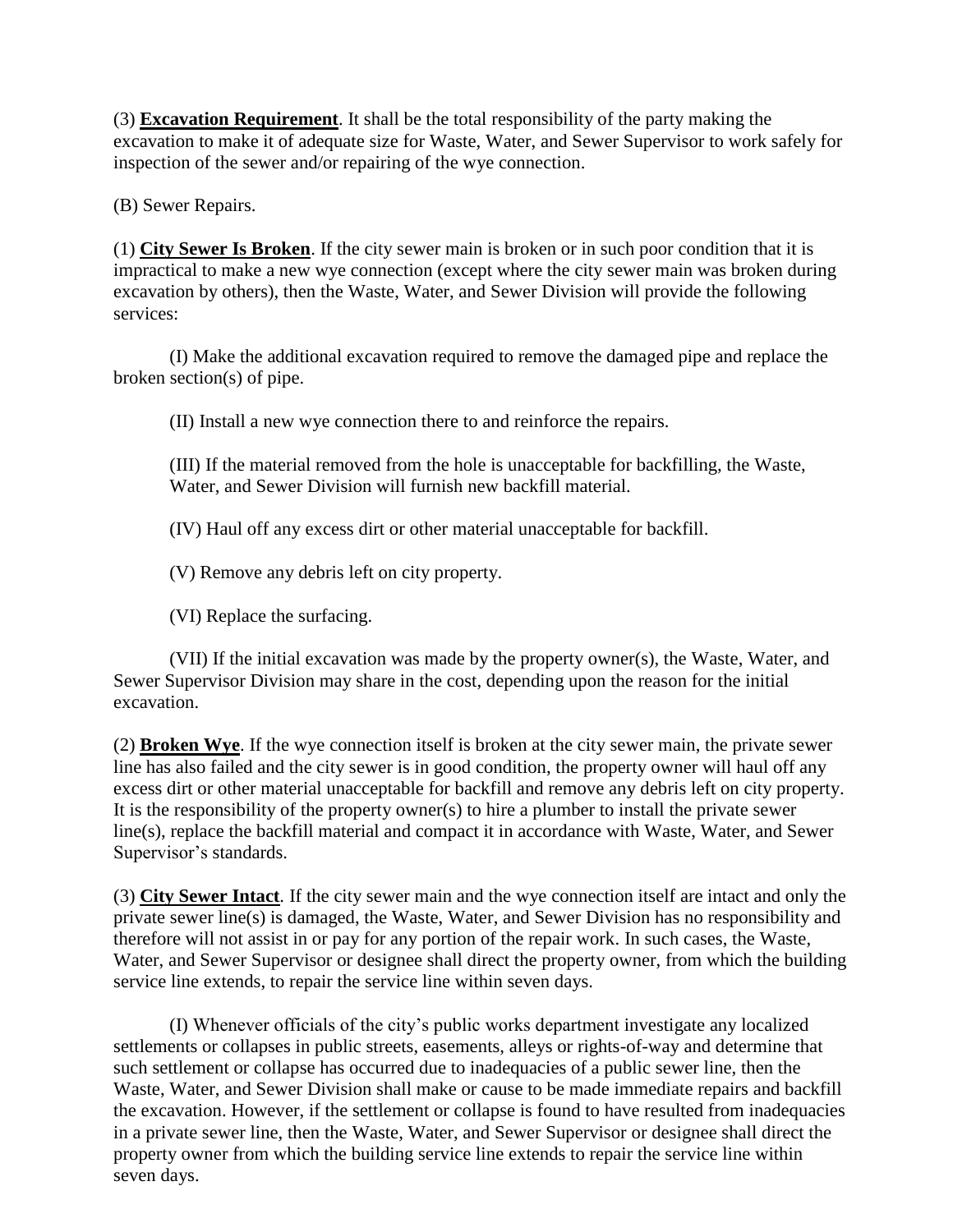(II) The Waste, Water, and Sewer Division shall exercise diligence, including sending a letter, return receipt requested, in attempting to locate and direct the property owner to repair the service line. However, if said property owner cannot be located or if said property owner fails to secure the service of a contractor to repair the private sewer service line within 48 hours of having received notice from the superintendent, then the Waste, Water, and Sewer Supervisor shall cause the private sewer line, situated in the public right-of-way, to be repaired and excavation backfilled. The said property owner shall be responsible for any cost and expenses incurred in connection with said repair.

(III) The Waste, Water, and Sewer Division shall submit a bill to the owner of any property for which it caused a private sewer line to be repaired. In the event the owner of any property for which the Waste, Water, and Sewer Division has caused replacement or repair of a private sewer service line shall neglect, fail or refuse to pay the cost or expenses incurred by the Waste, Water, and Sewer Division, such charges shall constitute a lien upon the real estate from which the private sewer line extends, and shall be certified by the city clerk to the county clerk, to be placed on the tax roll for collection, subject to the same penalties and collected in like manner as other taxes are by law collectable.

(IV) The Waste, Water, and Sewer Supervisor shall be required to inspect any sewer repair work done in public right-of-way or easement pursuant to the provisions of this section.

**Section 2:** Inspection of repairs done in public right-of-way or easement.

# (A)-Sign off Sheet

(1) Before construction repair work in public right-of-way, easement, or property a repair sign off-sheet form must be obtained from the Waste, Water, and Sewer Supervisor.

(I) All areas of the Form must be inspected and signed off on by the Waste, Water, and Sewer Supervisor prior to moving on with the next phase of the repair work. (For example) Inspections are required after excavation, but before repair work. Inspections are also required after repair work, but before backfilling. All backfilling will be done with the Waste, Water, and Sewer Supervisor present to ensure future stability of supporting ground around public right-ofway, easement, or property.

(II) Failure to obtain and properly fill out a public right-of-way, easement, or property of repair sign off-sheet form will result in re-excavating the repairs for proper inspection at the owner's expense within 7 days of having received notice from the superintendent. Failure to comply with in the 7 day allotment shall cause the private sewer line, situated in the public rightof-way, to be repaired and excavation backfilled by the Waste, Water, and Sewer Division. The said property owner shall be responsible for any cost and expenses incurred in connection with said repair.

(III) The Waste, Water, and Sewer Division shall submit a bill to the owner of any property for which it caused a private sewer line to be inspected. In the event the owner of any property for which the Waste, Water, and Sewer Division has caused inspection of a private sewer service line shall neglect, fail or refuse to pay the cost or expenses incurred by the Waste, Water, and Sewer Division, such charges shall constitute a lien upon the real estate from which the private sewer line extends, and shall be certified by the city clerk to the county clerk, to be placed on the tax roll for collection, subject to the same penalties and collected in like manner as other taxes are by law collectable.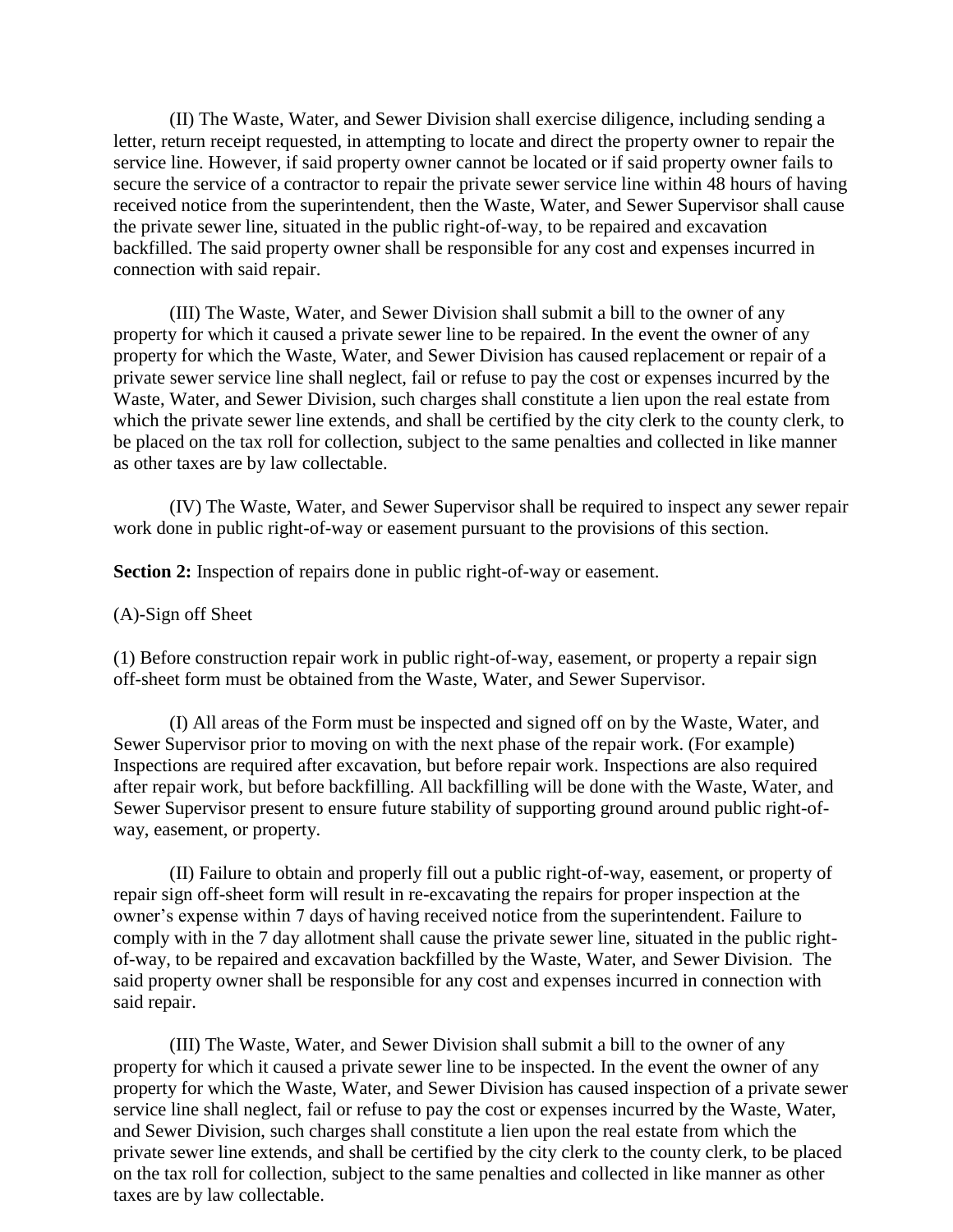Section 3: This ordinance shall take effect after its publication once in the Official City Newspaper.

Passed and Approved by the Governing Body on this 6<sup>th</sup> day of November 2013.

\_\_\_\_\_\_\_\_\_\_\_\_\_\_\_\_\_\_\_\_\_ Charlie Stutesman Mayor

**ATTEST:**

April Herbster City Clerk

\_\_\_\_\_\_\_\_\_\_\_\_\_\_\_\_\_\_\_\_\_\_\_\_\_\_\_\_\_\_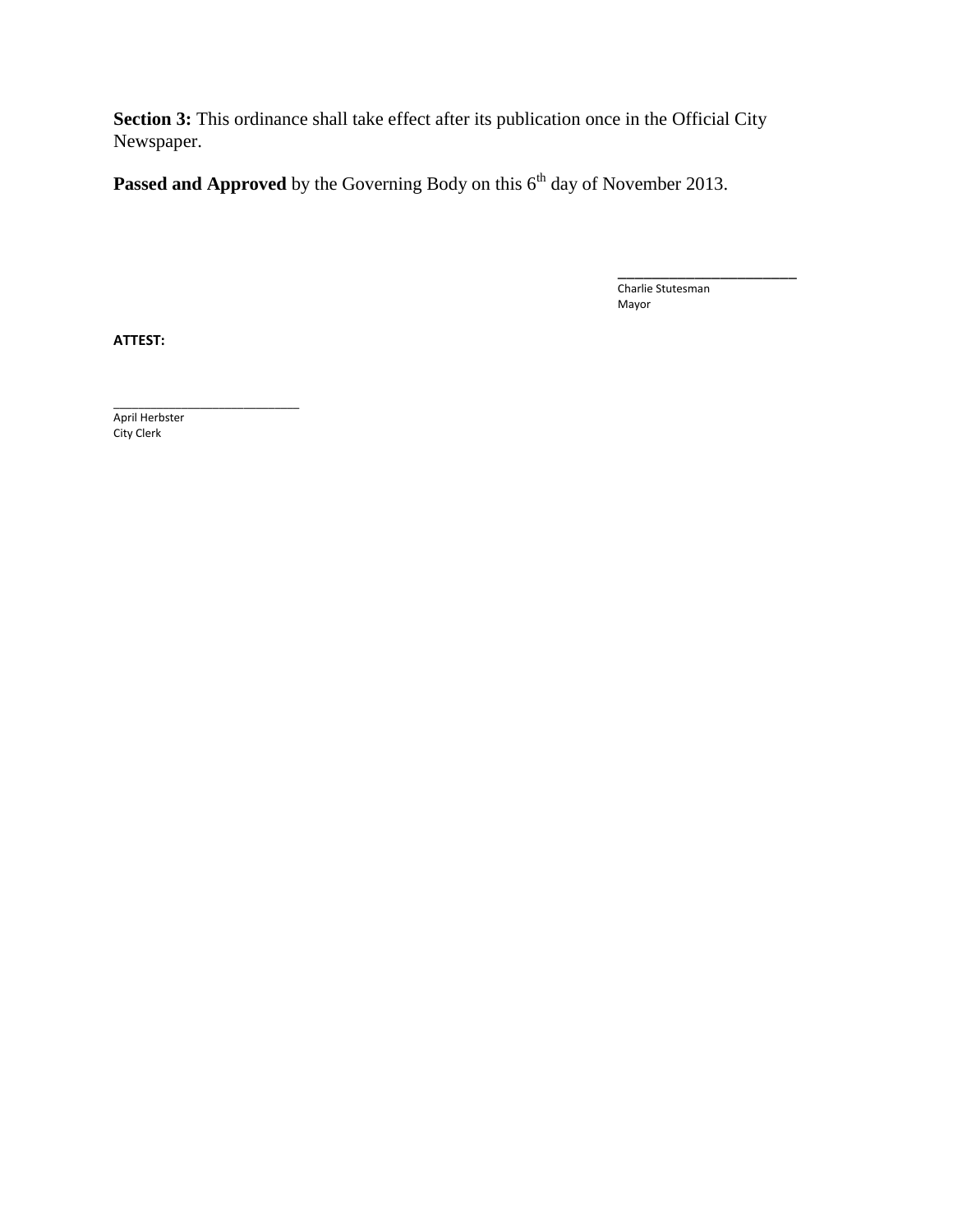- 15-411. PRIVY UNLAWFUL. It shall be unlawful to construct or maintain any privy, privy vault, septic tank, cesspool, or other facility intended or used for the disposal of sewage except as provided in this article. (Code 1983, 15-212)
- 15-412. PRIVATE SEWER SYSTEM. Where a public sanitary sewer is not available under the provisions of section 15-402 the building sewer shall be connected to a private sewage disposal system complying with the provisions of sections 15-411 to 15-416. (Code 1983, 15-213)
- 15-413. SAME; PERMIT. Before commencing construction of a private sewage disposal system, the owner shall first obtain a written permit signed by the utility superintendent. The application shall be accompanied by any plans, specifications or other information deemed necessary by the utility superintendent. A permit and inspection fee of \$25.00 shall be paid to the city at the time the application is filed. (Code 1983, 15-214)
- 15-414. SAME; INSPECTION. The utility superintendent or his or her authorized representative shall be allowed to inspect the work at any stage of construction and the applicant shall notify the superintendent when the work is ready for final inspection or before any underground portions are covered. The inspection shall be made within 48 hours of the receipt of notice by the superintendent. (Code 1983, 15-215)
- 15-415. SAME; DISCHARGE. (a) The type, capacities, location, and layout of the private sewage disposal system shall comply with all recommendations and requirements of the Water Pollution Control Section of the Kansas State Department of Health. No permit shall be issued for any private sewage disposal system employing subsurface soil absorption facilities where the area of the lot is less than one acre. No septic tank or cesspool shall be permitted to discharge to any public sewer or natural outlet.

(b) At such time as a public sewer becomes available to a property served by a private sewage disposal system, as provided in section 15-402, a direct connection shall be made to the public sewer in compliance with this article, and any septic tank, cesspool, and similar private sewage disposal facilities shall be abandoned and filled with suitable and acceptable materials. (Code 1983, 15-216)

- 15-416. SAME; ADDITIONAL REQUIREMENTS. No statement contained in this article shall be construed to interfere with any additional requirements that may be imposed by the city or county health officer. (Code 1983, 15-217)
- 15-417. DISPOSAL OF SEWAGE. It shall be unlawful for any person to deposit or discharge from any source whatsoever any sewage or human excrement upon any public or private grounds within the city, or to permit the contents of any privy, vault or septic tank to be deposited or discharged upon the surface of any grounds. Any unauthorized or unapproved privy vault, septic tank or other means or places for the disposal of sewage, excrement and polluted water may be abated as a public nuisance upon the order of the city or county board of health in accordance with the laws of Kansas. (K.S.A. 12-1617e; 12-1617g; Code 1983, 15-218)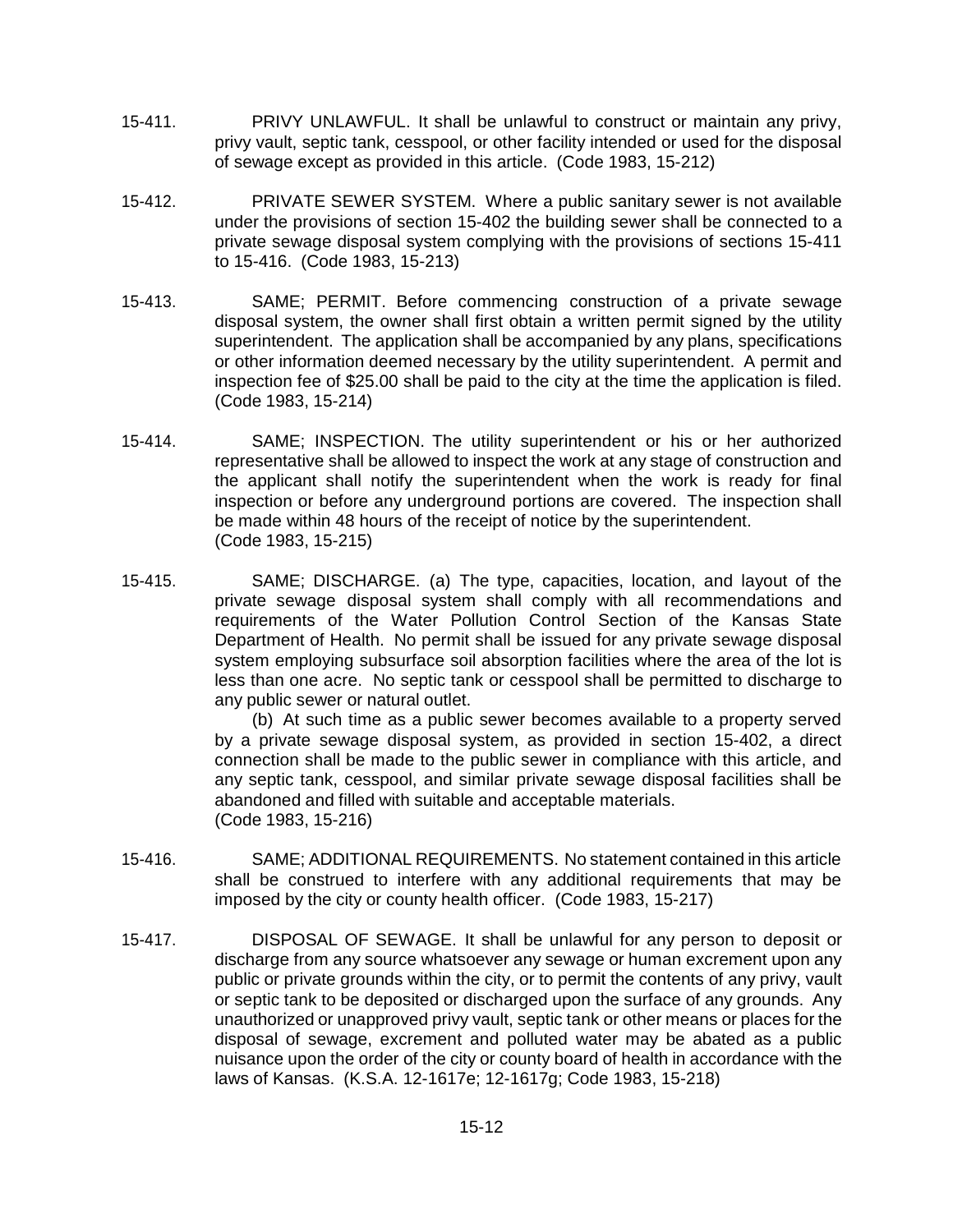- 15-418. DAMAGE TO SEWERS. It shall be unlawful for any unauthorized person to maliciously, willfully, or negligently break, damage, destroy, uncover, deface or tamper with any sewer, structure, appurtenance, or equipment which is part of the municipal sewer system. (Code 1983, 15-219)
- 15-419. NATURAL OUTLET. It shall be unlawful to discharge to any natural outlet within the city or in any area under the jurisdiction of the city any sanitary sewage. industrial wastes or other polluted waters except where suitable treatment has been provided in accordance with the provisions of this article. (Code 1983, 15-220)
- 15-420. STANDARDS. The size, slope, alignment, materials, excavation, placing of pipe, jointing, testing and backfilling shall all conform to the requirements of the building and plumbing codes or other applicable rules and regulations of the city. (Code 1983, 15-221)
- 15-421. OLD BUILDING SEWERS. Old building sewers may be used in connection with new buildings only when they are found, on examination and test by the utility superintendent, to meet all requirements of this article. (Code 1983, 15-222)
- 15-422. MUD, GREASE TRAPS. All garages, filling stations, milk plants or other commercial or industrial plants connected to the public sewer shall construct and maintain proper and sufficient interceptors or traps to prevent the discharge of any sand, mud, sediment, litter, waste or any substance harmful to the effective operation and maintenance of the city sewer system, into the building sewer. (Code 1983, 15-223)
- 15-423. ROOF, FOUNDATION DRAINS. (a) It shall be unlawful to connect downspouts from any roof area, drains from any building foundation, paved areas, yards or open courts, or to discharge liquid wastes from any air conditioning unit or cooling device having a capacity in excess of one ton per hour or one horsepower into any city sanitary sewer.

(b) All discharges prohibited in subsection (a) may be discharged into the public gutter or storm drains or open drainage ditches provided such discharge does not create a nuisance. No such liquids may be discharged into any unpaved street or alley.

(Code 1983, 15-224)

- 15-424. SAME; EXCEPTION. Discharges from air conditioning units in excess of one ton per hour or one horsepower may be permitted into a building sewer upon approval of the utility superintendent where there is a finding that such cooling water cannot be recirculated and that such waste water does not overload the capacity of the sewer or interfere with the effective operation of the sewage disposal works of the city. (Code 1983, 15-225)
- 15-425. PROHIBITED DISCHARGES. No person shall discharge any of the following waters or wastes to any public sewer:
	- (a) Liquid or vapor having a temperature higherthan 150 degrees Fahrenheit;

(b) Water or waste which may contain more than 100 parts per million, by weight, of fat, oil or grease;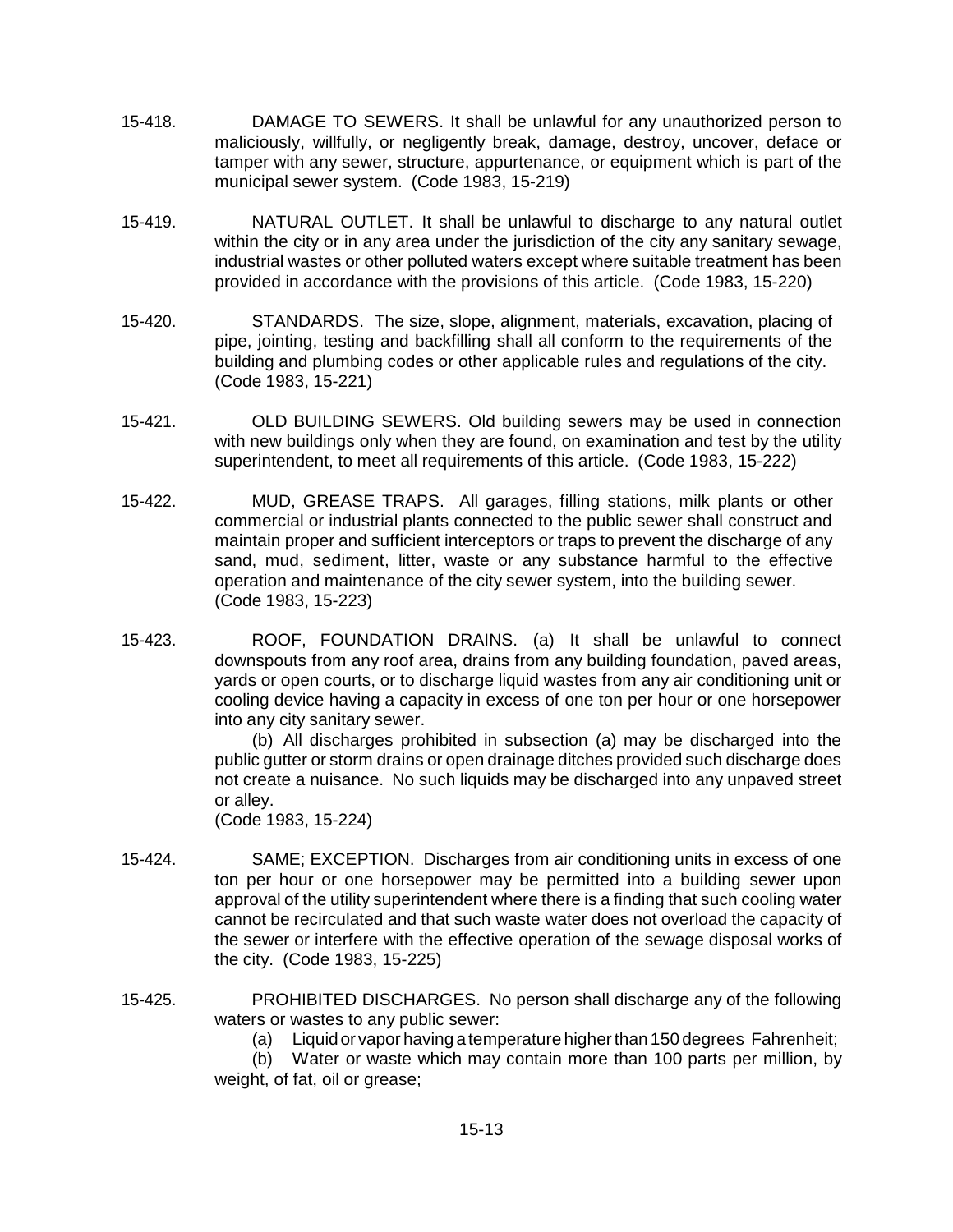(c) Gasoline, benzene, naphtha, fuel oil, or other flammable or explosive liquid, solid or gas;

(d) Garbage that has not been properly shredded;

(e) Ashes, cinders, sand, mud, straw, shavings, metal, glass, rags, feathers, tar, plastics, wood, paunch manure, or any other solid or viscous substance capable of causing obstruction to the flow in sewers or other interference with the proper operation of the sewage works;

(f) Waters or wastes having a ph lower than 5.5 or higher than 9.0 or having any other corrosive property capable of causing damage or hazard to structures, equipment and personnel of the sewage works;

(g) Waters or wastes containing a toxic poisonous substance in sufficient quantity to injury or interfere with any sewage treatment process, constitute a hazard to humans or animals, or create any hazard in the receiving waters of the sewage treatment plant;

(h) Water or wastes containing suspended solids of such character and quantity that unusual attention or expense is required to handle such materials at the sewage treatment plant;

(i) Noxious or malodorous gas or substance capable of creating a public nuisance.

(Code 1983, 15-226)

15-426. BILLS. (a) Bills shall be rendered monthly as provided in section 15-222 and shall be collected as a combined utility bill.

> (b) Any person at the time of beginning or terminating service who receives service for a period of less than 17 consecutive days shall be billed at no less than one-half of the regular minimum monthly rate. For service of 17 consecutive days or more the charge shall be not less than full regular minimum monthly rate. (Code 1983, 15-231)

15-427. DELINQUENTACCOUNTS; LIENAGAINSTPROPERTY. (a) In theevent any person, except the United States and the state of Kansas or any political subdivision thereof, shall fail to pay the user charges when due, water service shall be terminated as provided in sections 15-102:104.

(b) In lieu of terminating water service, the governing body may elect to assess such delinquent charges as a lien upon the real estate serviced as provided in section 15-106, and the city clerk shall certify such delinquent charges to the county clerk to be placed on the tax roll and collected in like manner as other taxes are collected.

(Code 1983, 15-232)

15-428. SEWER SERVICE CHARGE. Service charges to be paid to the city for the use of the sewage disposal system shall be 80% of the service charge for water. This rate shall be effective through the base months of January, February, and March of each year. From April 1st of each year and following months, the sewer service charge to each consumer shall be an average of the rate for the base months as established each new year. (Ord. 15-230, Sec. 2; Code 2006)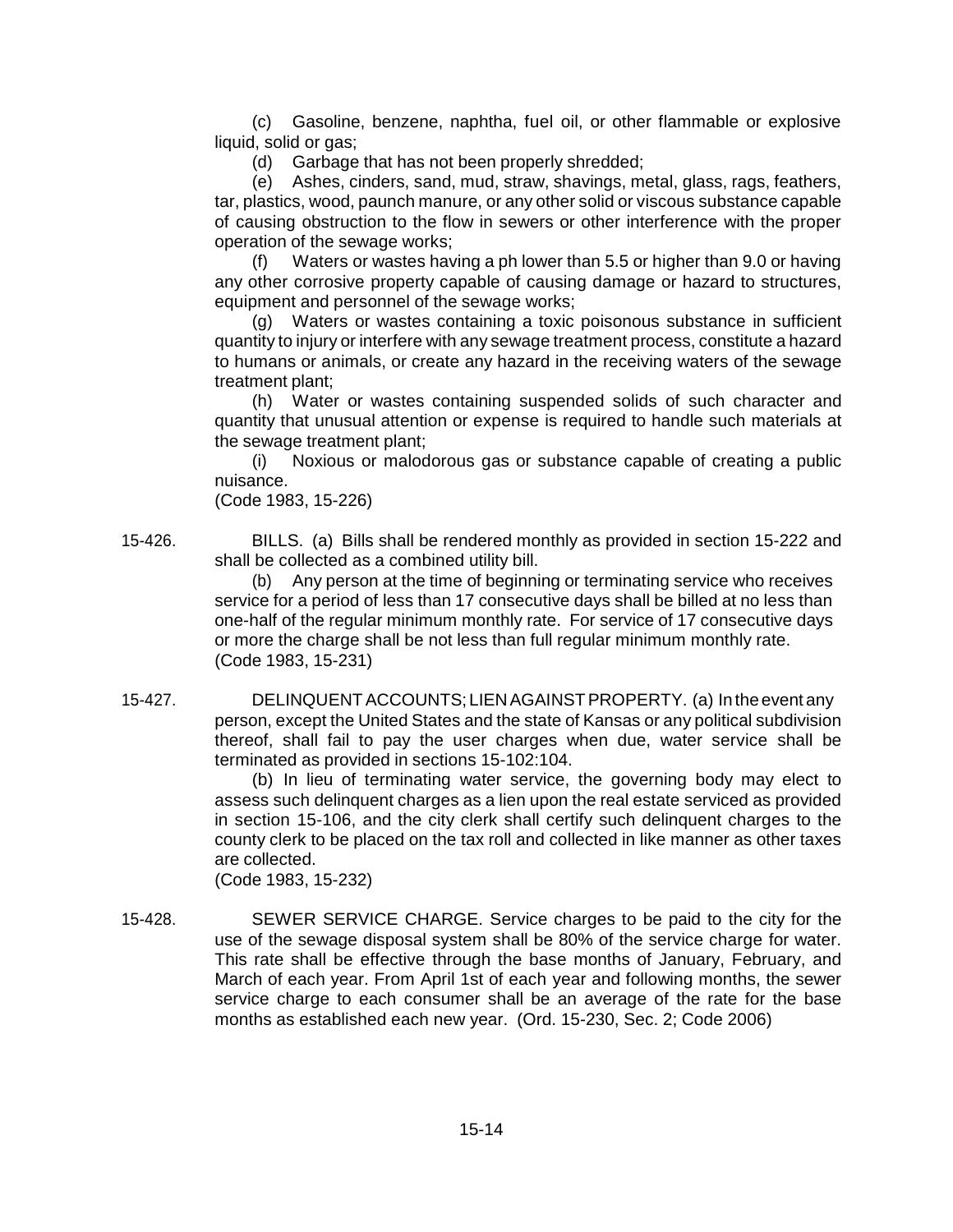# **ARTICLE 5. SOLID WASTE**

15-501. DEFINITIONS. Unless the context clearly indicates otherwise, the meaning of words and terms as used in this article shall be as follows:

> (a) Commercial Waste - All refuse emanating from establishments engaged in business including, but not limited to stores, markets, office buildings, restaurants, shopping centers, theaters, hospitals, governments and nursing homes.

> (b) Dwelling Unit - Any enclosure, building or portion thereof occupied by one or more persons for and as living quarters;

> (c) Garbage - Waste resulting from the handling, processing, storage, packaging, preparation, sale, cooking and serving of meat, produce and other foods and shall include unclean containers;

> (d) Multi-Family Unit - Any structure containing more than four individual dwelling units;

(e) Refuse - All garbage and/or rubbish or trash;

(f) Residential - Any structure containing four or less individual dwelling units, rooming houses having no more than four persons in addition to the family of the owner or operator, and mobile homes;

(g) Rubbish or Trash - All nonputrescible materials such as paper, tin cans, bottles, glass, crockery, rags, ashes, lawn and tree trimmings, stumps, boxes, wood, street sweepings and mineral refuse. Rubbish or trash shall not include earth and waste from building operations or wastes from industrial processes or manufacturing operations;

(h) Single Dwelling Unit - An enclosure, building or portion thereof occupied by one family as living quarters.

(i) Solid Waste - All non-liquid garbage, rubbish or trash. (Code 2006)

- 15-502. COLLECTION OF SOLID WASTES. The city is hereby granted the exclusive control over the refuse and waste collection within the city. The city shall provide for the collection of all household residential wastes, commercial wastes, and certain industrial wastes, and refuse within the city, provided however, that the city may provide the collection service by contracting with a person or persons as deemed to be in the best interest of the city. (Ord. 8-601a; Code 2005)
- 15-503. CONTRACTS. The governing body of the city shall have the right to enter into a contract with any responsible person providing that the contractor shall collect and dispose of all refuse within the city, and the terms of the contract to be arranged and determined by the governing body of the city and the contract to be awarded to a responsible person after proper negotiation or after receiving bids, whichever, in the judgment of the governing body, shall seem proper, provided that the contract for the collection and disposal of refuse as herein defined shall in no way conflict with the terms and conditions of this article. Contracts entered into by the city of the collection and disposal of refuse and wastes are hereby confirmed, ratified and validated.

(a) Contract in Writing. Such contract shall be in writing, signed by the mayor and attested by the city clerk, in duplicate and when duly executed, one copy thereof shall be filed with the city clerk. The contract shall include in its terms by reference,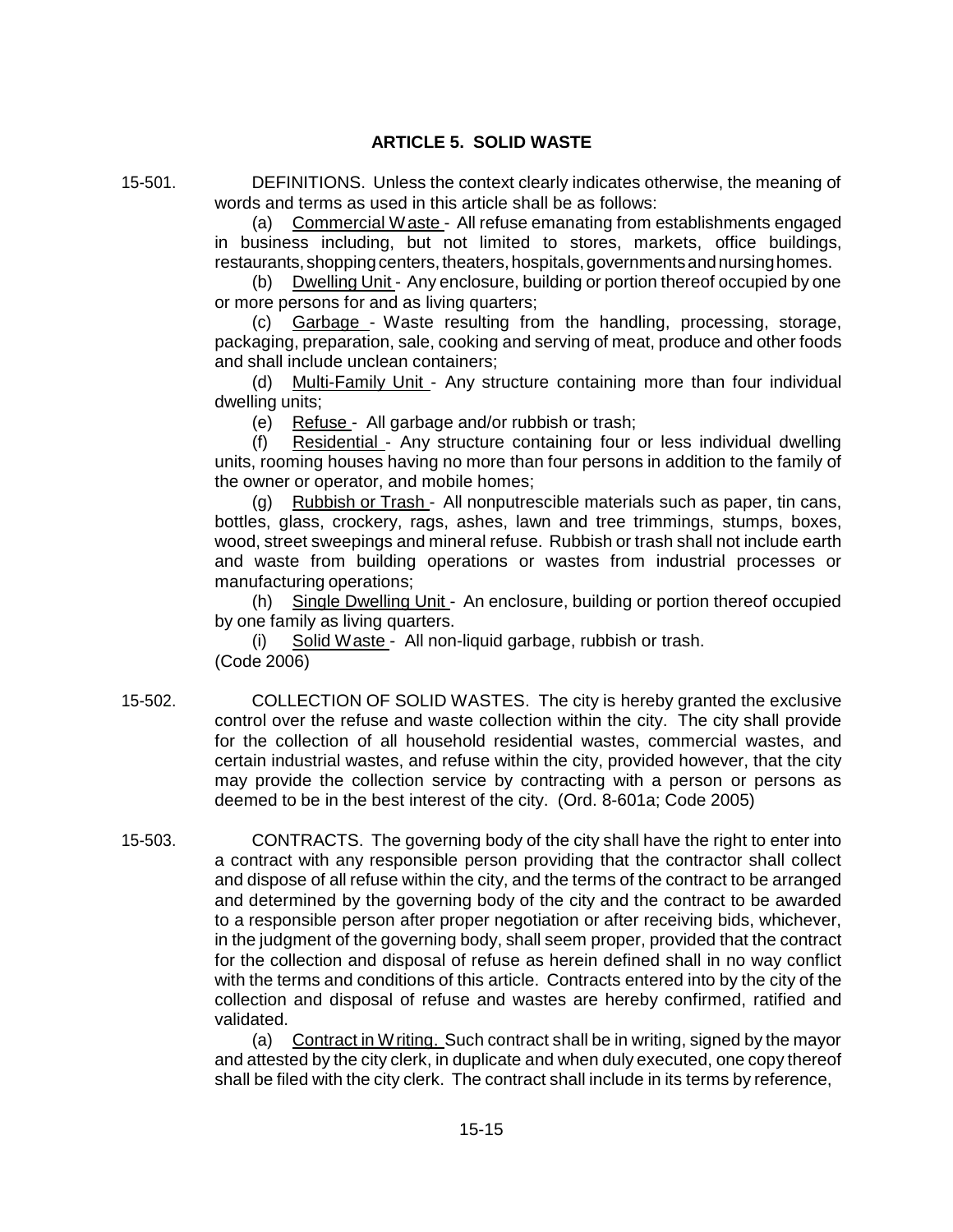the provisions of this article. The contractor shall promptly attend to all complaints concerning his or her duties under the contract; shall provide for the removal and disposal of all refuse and wastes, and fix the fee, approved by the governing body of the city, to be charged therefore.

(b) Bond of Contractor. The contractor shall execute a bond or letter of credit in the city to be approved by the governing body, in the sum that shall be set by the council with surety by a responsible surety company, conditioned upon the faithful performance of all of the terms of the contract that save the city harmless from any loss or damage on account of the contractor's conduct of business.

(c) Cancellation of Contract. The governing body shall reserve the right, at any time after due notice, and opportunity to be heard has been given the contractor, to cancel and revoke the contract, for failure to comply with its terms. (Ord. 8-601a; Code 2006)

- 15-504. DUTY OF OWNER, OCCUPANT. The owner or occupant of every dwelling unit or commercial enterprise shall provide at his or her own expense a suitable container for the storage of solid waste as provided in this article. No owner or occupant shall permit to accumulate quantities of refuse or other waste materials within or close to any structure within the city unless the same is stored in approved containers and in such a manner as not to create a health or fire hazard. (Ord. 8-601a; Code 2006)
- 15-505. CONTAINERS. Residential containers shall have a capacity of not more than 30 gallons. They shall be of galvanized metal or other non-rusting material of substantial construction. Each container shall have a tight fitting lid and shall be leak-proof and fly-tight. All containers shall have handles of suitable construction to permit lifting. Plastic bags manufactured for garbage and refuse disposal may be substituted for residential containers. Plastic bags, when used, shall be securely closed. All garbage shall be drained of all liquids before being placed in bags or containers. (Code 2006)
- 15-506. BULK CONTAINERS. On premises where excessive amounts of refuse accumulates or where cans or bags are impractical bulk containers for the storage of refuse may be used. Containers shall have a capacity and shall be equipped with appurtenances for attaching mechanical lifting devices which are compatible with the collection equipment being used. Containers shall be constructed of durable rust and corrosion resistant material which is easy to clean. All containers shall be equipped with tight fitting lids or doors to prevent entrance of insects or rodents. Doors and lids shall be constructed and maintained so they can be easily opened. Containers shall be watertight, leakproof and weather proof construction. (Code 2006)
- 15-507. ENTER PRIVATE PREMISES. Solid waste collectors, employed by the city or operating under contract with the city, are hereby authorized to enter in and upon private property for the purpose of collecting solid waste therefrom as required by this article. (Ord. 8-601a; Code 2006)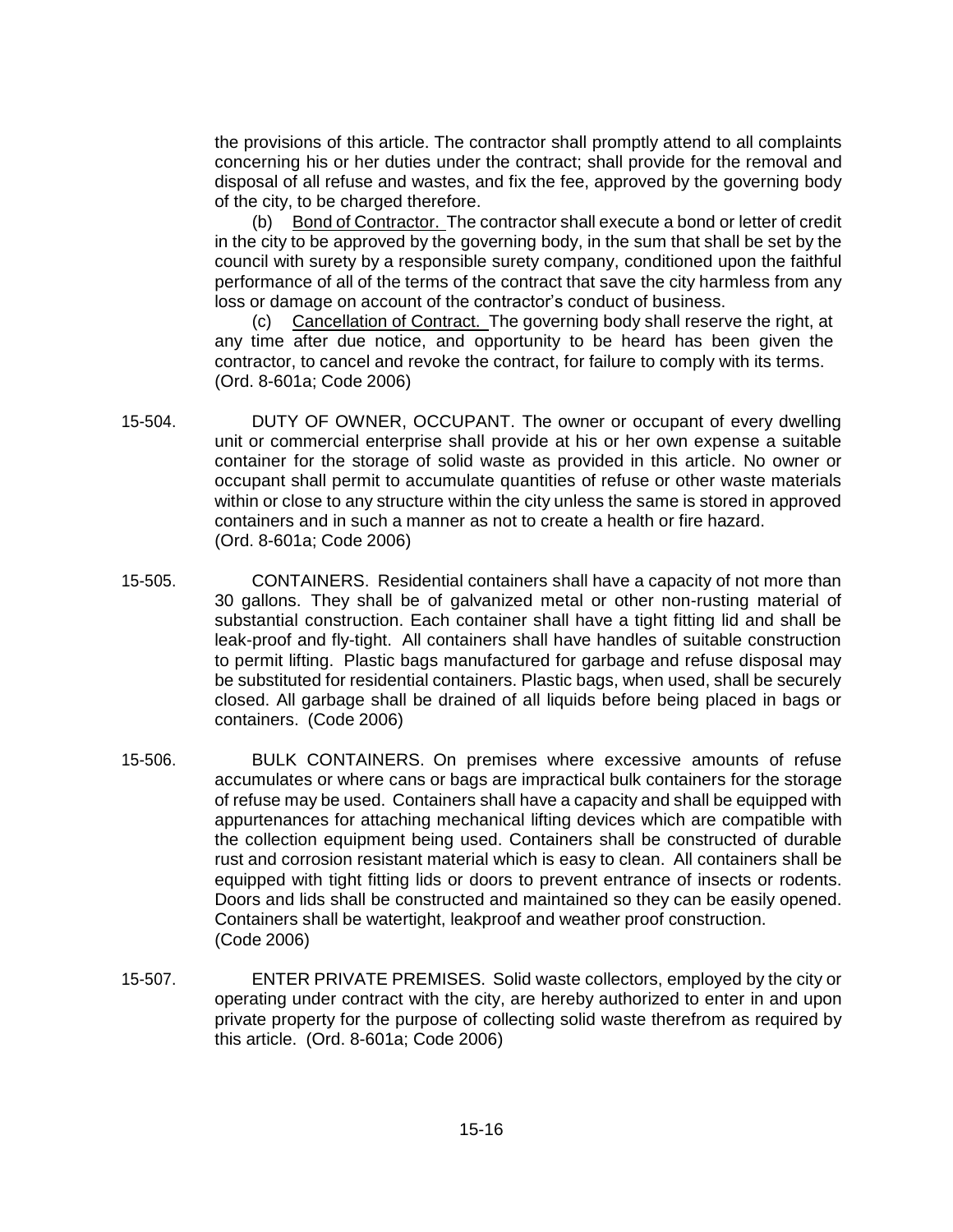- 15-508. OWNERSHIP OF SOLID WASTE. Ownership of solid waste when placed in containers by the occupants or owners of premises upon which refuse accumulates, shall be vested in the city and thereafter shall be subject to the exclusive control of the city, its employees or contractors. No person shall meddle with refuse containers or in anyway pilfer or scatter contents thereof in any alley or street within the city. (Code 2006)
- 15-509. WRAPPING GARBAGE. All garbage shall be drained of all excess liquid, and wrapped in paper or other disposable container before being placed in solid waste containers. (Code 2006)
- 15-510. HEAVY, BULKY WASTE. Heavy accumulations such as brush, tree limbs, broken concrete, sand or gravel, automobile frames, dead trees, and other bulky, heavy materials shall be disposed of at the expense of the owner or person controlling same. (Code 2006)
- 15-511. HAZARDOUS MATERIALS. No person shall deposit in a solid waste container or otherwise offer for collection any hazardous garbage, refuse, or waste. Hazardous material shall include:
	- (a) Explosive materials;
	- (b) Rags or other waste soaked in volatile and flammable materials;
	- (c) Chemicals;
	- (d) Poisons;
	- (e) Radio-active materials;
	- (f) Highly combustible materials;

(g) Soiled dressings, clothing, bedding and/orother wastes, contaminated by infection or contagious disease;

(h) Any other materials which may present a special hazard to collection or disposal personnel, equipment, or to the public. (Code 2006)

15-512. PROHIBITED PRACTICES. It shall be unlawful for any person to:

(a) Deposit solid waste in any container other than that owned or leased by him or under his control without written consent of the owner and/or with the intent of avoiding payment of the refuse service charge;

(b) Interfere in any manner with employees of the city or its contractors in the collection of solid waste;

(c) Burn solid waste except in an approved incinerator and unless a variance has been granted and a written permit obtained from the city or the appropriate air pollution control agency;

(d) Bury refuse at any place within the city except that lawn and garden trimmings may be composted.

(Code 2006)

15-513. OBJECTIONABLE WASTE. Manure from cow lots, stables, poultry yards, pigeon lofts and other animal or fowl pens, and waste oils from garages or filling stations shall be removed and disposed of at the expense of the person controlling the same and in a manner consistent with this article. (Code 2006)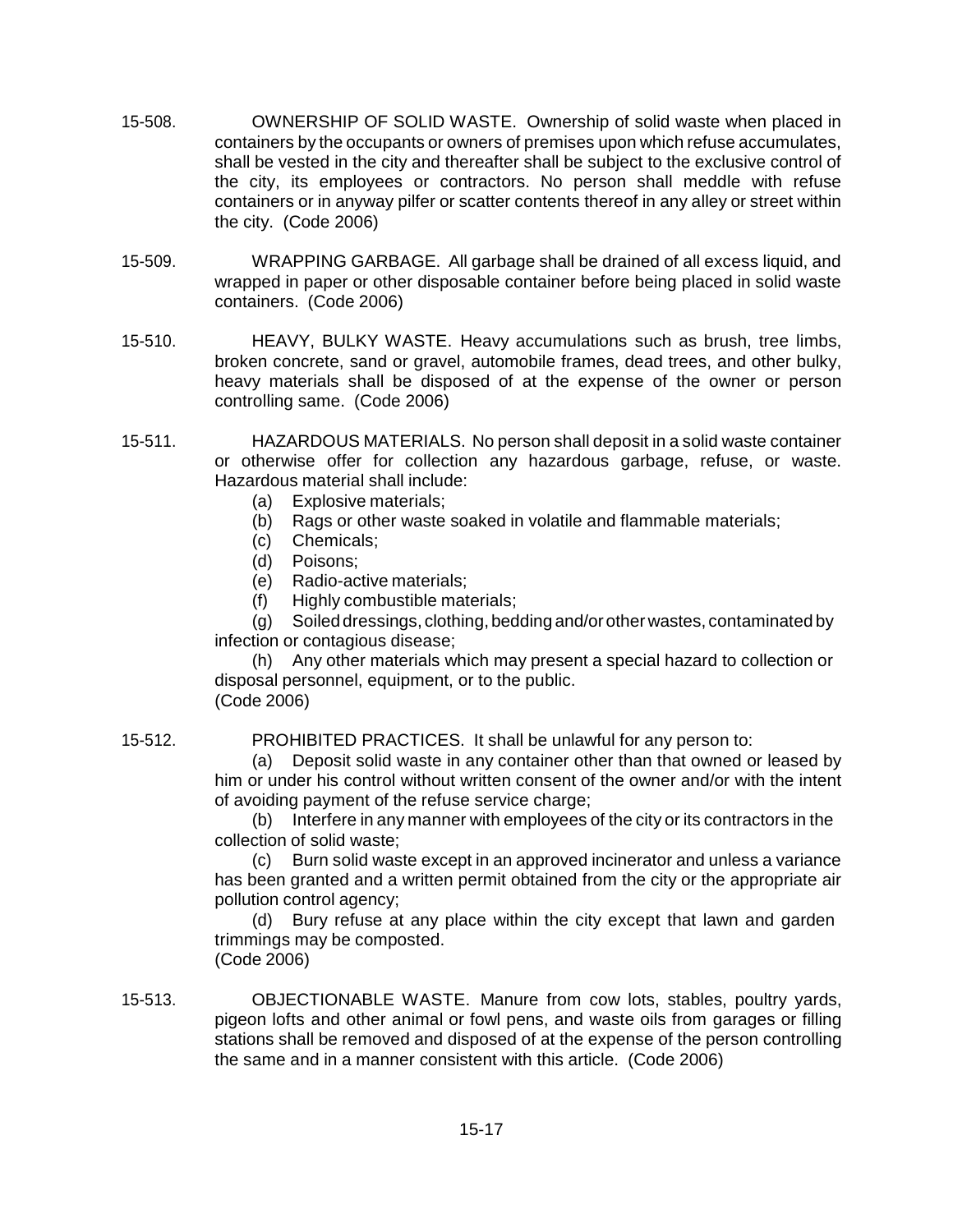- 15-514. UNAUTHORIZED DISPOSAL. No person shall haul or cause to be hauled any garbage, refuse or other waste material of any kind to any place, site or area within or without the limits of the city unless such site is a sanitary landfill, transfer point or disposal facility approved by the Kansas State Department of Health and Environment. (Code 2006)
- 15-515. PRIVATE COLLECTORS; LICENSE REQUIRED. (a) It shall be unlawful for any person, except an employee of the city specifically authorized for that purpose, to collect or transport any solid waste within the city, without securing a license from the city.

(b) Nothing herein shall be construed to prevent a person from hauling or disposing of his or her own solid waste providing it is done in such a manner as not to endanger the public health or safety or not to become an annoyance to the inhabitants of the city, and not to litter the streets and alleys of the city. (Code 2006)

- 15-516. SAME; APPLICATION. Any person desiring to collect or transport solid waste within the city shall make application for a license to the city clerk. The application shall set forth the name and address of the applicant, the make and type of vehicle to be operated for collecting and transporting solid waste. The application shall be accompanied by a certificate of inspection and approval of said vehicle by the county health officer issued not more than 15 days prior to the date of application. (Code 2006)
- 15-517. SAME; FEE. No license shall be issued unless the applicant shall pay to the city clerk the sum of \$100.00 per annum for each vehicle used in the collection and transportation of solid waste. The permit shall be effective only for the calendar year and shall expire on December 1st of the calendar year in which said permit is issued. (Code 2006)
- 15-518. SAME; NUMBER TO BE DISPLAYED. The city clerk shall issue a license receipt together with a number, which shall be painted on each vehicle. Said number shall be conspicuously placed upon the vehicle in a place and position to be clearly visible and in a condition to be clearly legible. The number shall be used only on the vehicle for which it is issued. (Code 2006)
- 15-519. CLOSED VEHICLE. Any vehicle used by any person for the collection and transportation of solid waste shall be maintained in a good mechanical condition. Vehicle shall be equipped with an enclosed covered body to prevent the contents leaking or escaping therefrom. Only tree trimmings or brush may be transported in open-bodied vehicles provided the material is securely tied in place to prevent scattering along the streets and alleys. (Code 2006)
- 15-520. NON-TRANSFERABILITY OF PERMIT. All permits issued as provided in this article are non-transferable. However, one vehicle may be substituted for another by filing the description and identification number with the city clerk, and additional vehicles may be added by filing a proper application, insurance, and permit fee. (Code 1983, 8-603)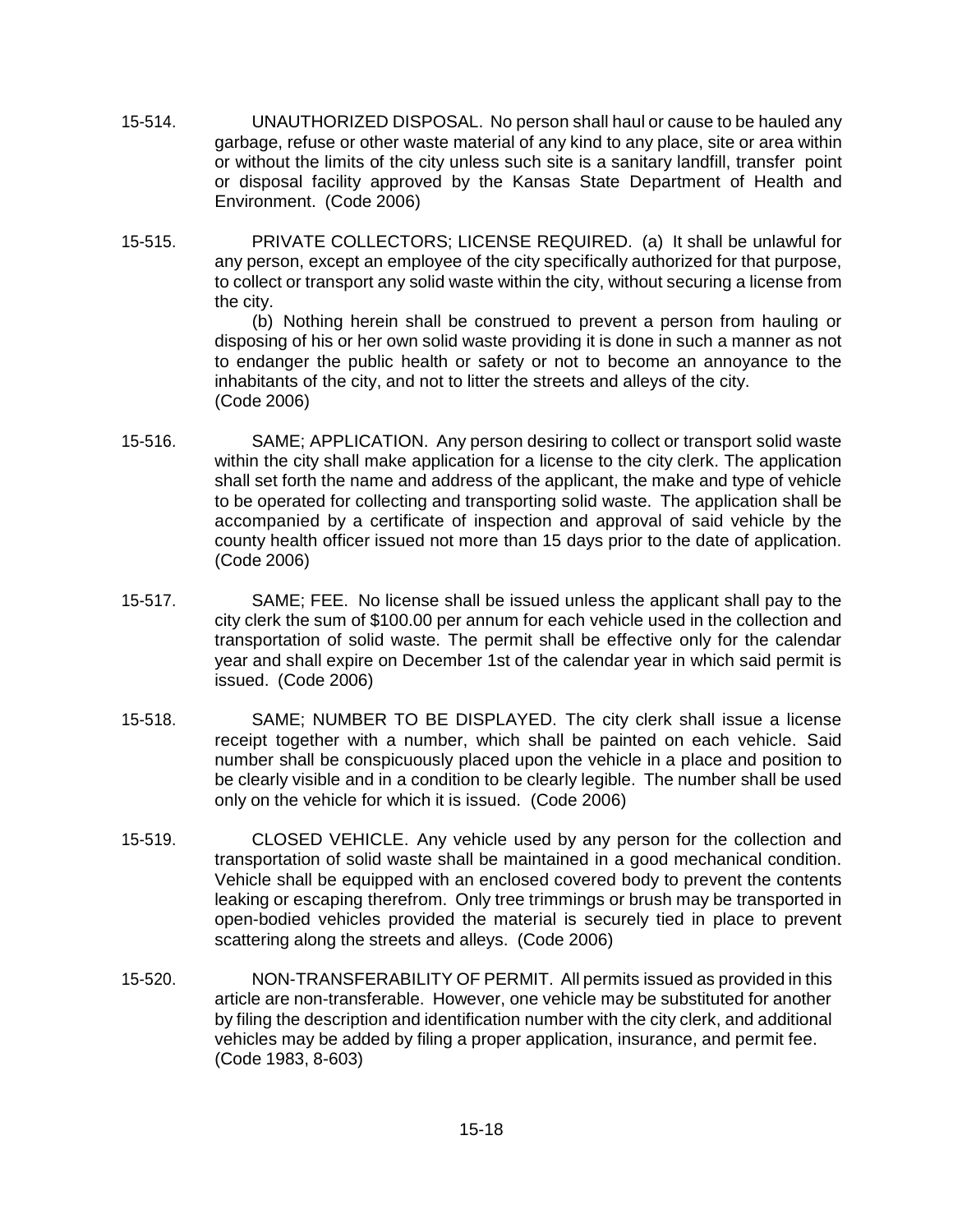- 15-521. RULES AND REGULATIONS. The collection and transportation of trash and waste materials shall be at all times under the general supervision of the mayor or his or her duly authorized agent, who shall have the authority by and with the consent of the governing body to make additional rules and regulations not inconsistent with the terms and provisions of this article requiring that the collection and transportation of trash and waste materials shall be conducted in such manner as not to endanger the public health, or to become an annoyance to the inhabitants of the city, and providing for a proper fee to be charged to the customer. (Code 2006)
- 15-522. FAILURE TO SECURE LICENSE. Any person who shall conduct or operate within the city limits any vehicle for the purpose of collecting and transporting solid waste without first obtaining a license as required by this article or who shall violate the terms and provisions of this article shall be deemed guilty of a violation of this code and upon conviction thereof shall be punished as provided in section 1-116. (Code 2006)
- 15-523. CHARGES. The city shall establish and collect a service charge to defray the cost and maintenance of the collection and disposition of solid waste within the city. (Code 2006)
- 15-524. SAME; FEE SCHEDULE. (Reserved)
- 15-525. BILLING. Solid waste charges shall be billed monthly and shall be included on water or utility bills. No payment shall be accepted on utility bills except for the full amount billed for all services. Delinquent solid waste bills shall carry the due dates, grace periods and penalties as water bills. (Code 2006)
- 15-526. SAME; DELINQUENT ACCOUNT. In the event the owner or occupant of any property shall fail to pay the solid waste bills within 60 days following the date upon which it becomes due, the city clerk shall annually certify such unpaid bills to the county clerk as a lien upon the property. The lien shall be collected subject to the same regulations and penalties as other property taxes are collected. (K.S.A. 65-3410; Code 2006)
- 15-527. FREQUENCY OF COLLECTION. Refuse and wastes in residential areas shall be collected not less than once weekly. All commercial solid waste shall be colleted at intervals as may be fixed by contractor and business, but in no event, less than weekly. (Ord. 8-601a; Code 2006)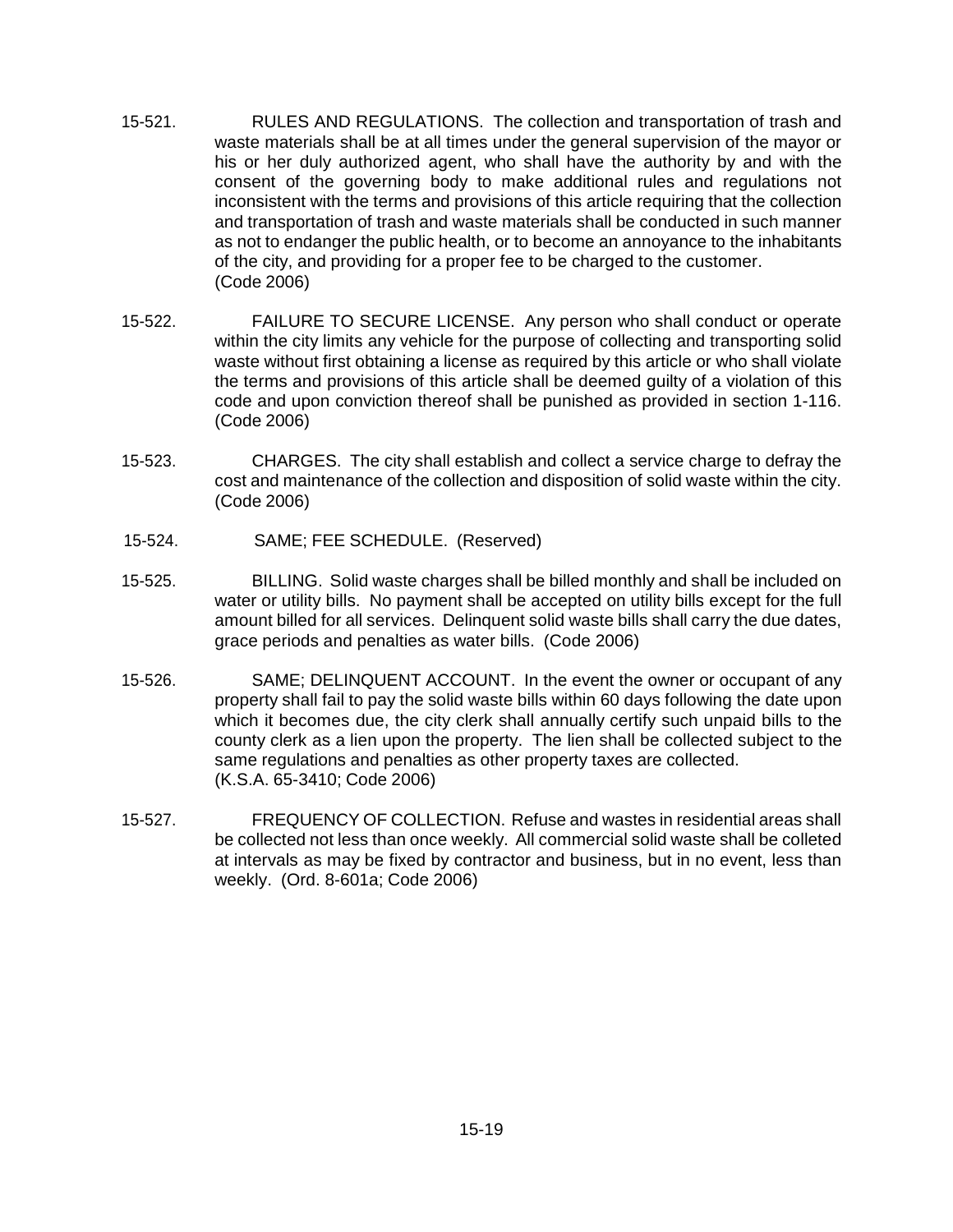# **ARTICLE 6. WATER CONSERVATION**

- 15-601. PURPOSE. The purpose of this article is to provide for the declaration of a water supply watch, warning or emergency and the implementation of voluntary and mandatory water conservation measures throughout the city in the event such an watch, warning or emergency is declared. (Ord. 15-125(a), Sec. 1; Code 2006)
- 15-602. DEFINITIONS. (a) Water shall mean water available to the city for treatment by virtue of its water rights or any treated water introduced by the city into its water distribution system, including water offered for sale at any coin-operated site.

Customer - shall mean the customer of record using water for any purpose from the city's water distribution system and for which either a regular charge is made or, in the case of coin sales, a cash charge is made at the site of delivery.

(c) Waste of Water - includes, but is not limited to (1) permitting water to escape down a gutter, ditch, or other surface drain, or (2) failure to repair a controllable leak of water due to defective plumbing.

(d) The following classes of uses of water are established:

Class 1: Water used for outdoor watering, either public or private, for gardens, lawns, trees, shrubs, plants, parks, golf courses, playing fields, swimming pools or other recreational area; or the washing of motor vehicles, boats, trailers, or the exterior of any building or structure.

Class 2: Water used for any commercial or industrial, including agricultural, purposes; except water actually necessary to maintain the health and personal hygiene of bona fide employees while such employees are engaged in the performance of their duties at their place of employment.

Class 3: Domestic usage, other than that which would be included in either classes 1 or 2.

Class 4: Water necessary only to sustain human life and the lives of domestic pets and maintain standards of hygiene and sanitation.

(Ord. 15-125(a), Sec. 2; Code 2006)

- 15-603. DECLARATION OF WATER WATCH. Whenever the governing body of the city finds that conditions indicate that the probability of a drought or some other conditions causing a major water supply shortage is rising, it shall be empowered to declare, by resolution, that a water watch exists and that it shall take steps to inform the public and ask for voluntary reductions in water use. Such a watch shall be deemed to continue until it is declared by resolution of the governing body to have ended. The resolutions declaring the existence and end of a water watch shall be effective upon their publication in the official city newspaper. (Ord. 15-125(a), Sec. 3; Code 2006)
- 15-604. DECLARATION OF WATER WARNING. Whenever the governing body of the city finds that drought conditions or some other condition causing a major supply shortage are present and supplies are starting to decline, it shall be empowered to declare by resolution that a water warning exists and that it will recommend restrictions on nonessential uses during the period of the warning. Such a warning shall be deemed to continue until it is declared by resolution of the governing body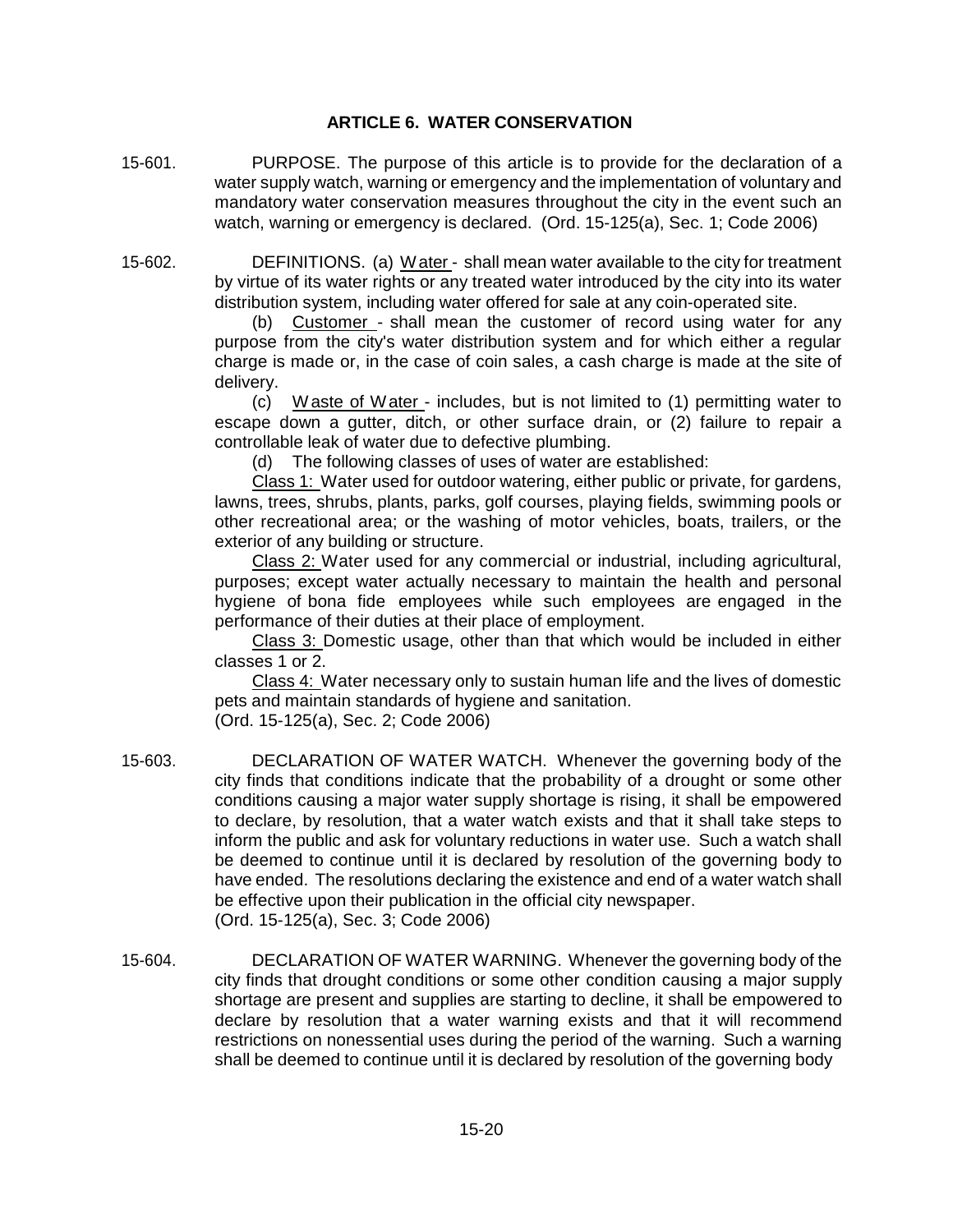to have ended. The resolutions declaring the beginning and ending of the water warning shall be effective upon their publication in the official city newspaper. (Ord. 15-125(a), Sec. 4; Code 2006)

- 15-605. DECLARATION OF A WATER EMERGENCY. Whenever the governing body of the city finds that an emergency exists by reason of a shortage of water supply needed for essential uses, it shall be empowered to declare by resolution that a water supply emergency exists and that it will encourage voluntary water conservation or impose mandatory restrictions on water use during the period of the emergency. Such an emergency shall be deemed to continue until it is declared by resolution of the governing body to have ended. The resolutions declaring the existence and end of a water supply emergency shall be effective upon their publication in the official city newspaper. (Ord. 15-125(a), Sec. 5; Code 2006)
- 15-606. VOLUNTARY CONSERVATION MEASURES. Upon the declaration of a water watch or water warning as provided in sections 15-603 and 15-604, the mayor (or city manager) is authorized to call on all water consumers to employ voluntary water conservation measures to limit or eliminate non-essential water uses including, but not limited to, limitations on the following uses:
	- (a) Sprinkling of water on lawns, shrubs or trees (including golf courses).
	- (b) Washing of automobiles.

(c) Use of water in swimming pools, fountains and evaporative air conditioning systems.

(d) Waste of water.

(Ord. 15-125(a), Sec. 6; Code 2006)

15-607. MANDATORY CONSERVATION MEASURES. Upon the declaration of a water supply emergency as provided in section 15-605, the mayor (or the city manager) is also authorized to implement certain mandatory water conservation measures, including, but not limited to, the following:

> (a) Suspension of new connections to the city's water distribution system, except connections of fire hydrants and those made pursuant to agreements entered into by the city prior to the effective date of the declaration of the emergency;

(b) Restrictions on the uses of water in one or more classes of water use, wholly or in part;

(c) Restrictions on the sales of water at coin-operated facilities or sites;

(d) The imposition of water rationing based on any reasonable formula including, but not limited to, the percentage of normal use and per capita or per consumer restrictions;

- (e) Complete or partial bans on the waste of water; and
- (f) Any combination of the foregoing measures.

(Ord. 15-125(a), Sec. 7; Code 2006)

15-608. EMERGENCY WATER RATES. Upon the declaration of a water supply emergency as provided in section 15-603, the governing body of the city shall have the power to adopt emergency water rates by ordinance designed to conserve water supplies. Such emergency rates may provide for, but are not limited to: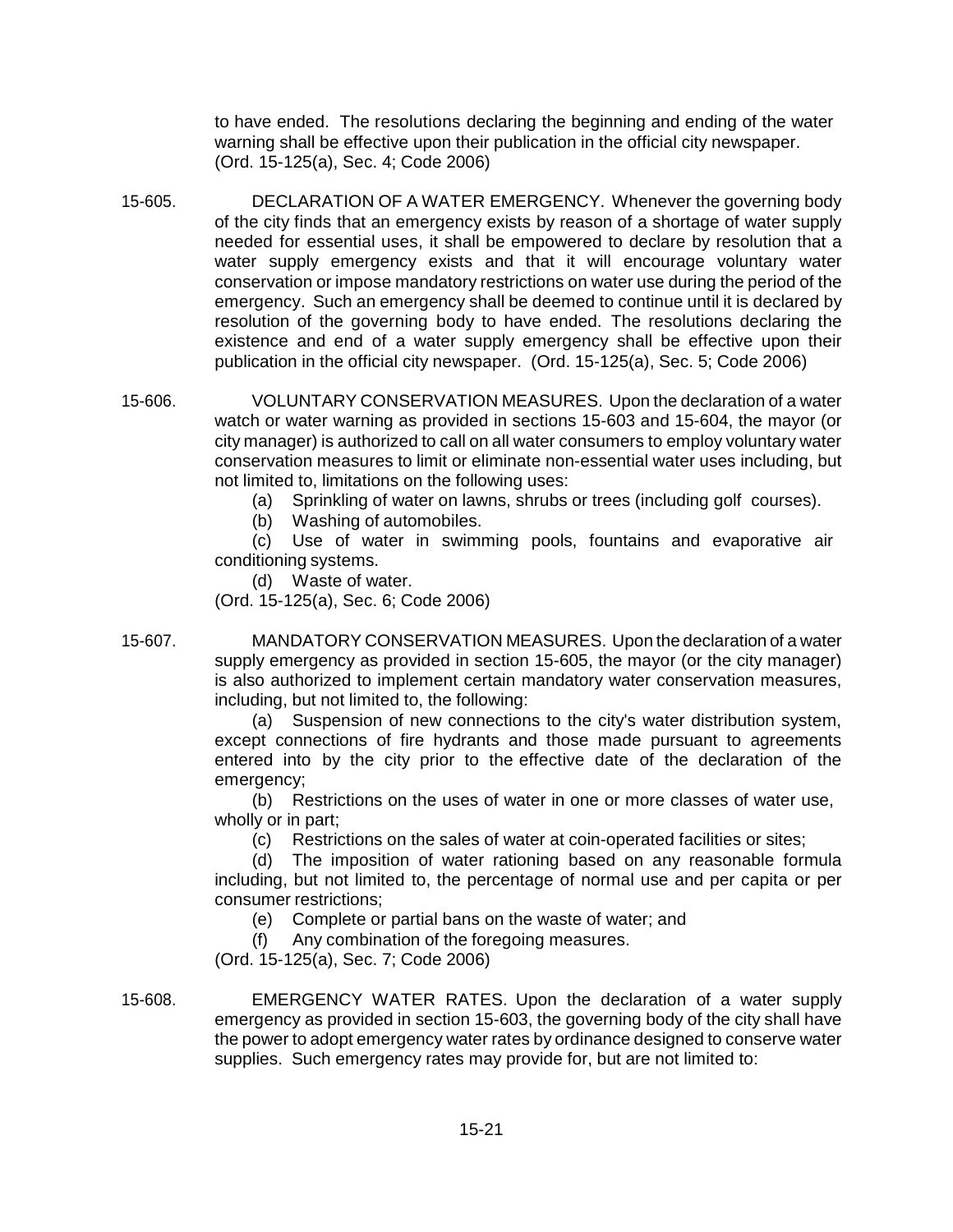(a) Higher charges for increasing usage per unit of the use (increasing block rates);

(b) Uniform charges for water usage per unit of use (uniform unit rate); or

(c) Extra charges in excess of a specified level of water use (excess demand surcharge).

(Ord. 15-125(a), Sec. 8; Code 2006)

15-609. REGULATIONS. During the effective period of any water supply emergency as provided for in section 15-605, the mayor (or city manager or water superintendent) is empowered to promulgate such regulations as may be necessary to carry out the provisions of this article, any water supply emergency resolution, or emergency water rate ordinance. Such regulations shall be subject to the approval of the governing body at its next regular or special meeting. (Ord. 15-125(a), Sec. 9; Code 2006)

15-610. VIOLATIONS, DISCONNECTIONS AND PENALTIES. (a) If the mayor, city manager, water superintendent, or other city official charged with implementation and enforcement of this article or a water supply emergency resolution or ordinance learn of any violation of any water use restrictions imposed pursuant to sections 15- 607 or 15-609, a written notice of the violation shall be affixed to the property where the violation occurred and the customer of record and any other person known to the city who is responsible for the violation or its correction shall be provided with either actual or mailed notice. The notice shall describe the violation and order that it be corrected, cured or abated immediately or within such specified time as the city determines is reasonable under the circumstances. If the order is not complied with, the city may terminate water service to the customer subject to the following procedures:

(1) The city shall give the customer notice by mail or actual notice that water service will be discontinued within a specified time due to the violation and that the customer will have the opportunity to appeal the termination by requesting a hearing scheduled before the city governing body or a city official designated as a hearing officer by the governing body.

(2) If such a hearing is requested by the customer charged with the violation, he or she shall be given a full opportunity to be heard before termination is ordered; and

(3) The governing body or hearing official shall make findings of fact and order whether service should continue or be terminated.

(b) A fee of \$50.00 shall be paid for the reconnection of any water service terminated pursuant to subsection (a). In the event of subsequent violations, the reconnection fee shall be \$200.00 for the second violation and \$300.00 for any additional violations.

(c) Violation of this article shall be a municipal offense and may be prosecuted in municipal court. Any person so charged and found guilty in municipal court of violating the provisions of this article shall be guilty of a municipal offense. Each day's violation shall constitute a separate offense. The penalty for an initial violation shall be a mandatory fine of \$100.00. In addition, such customer may be required by the court to serve a definite term of confinement in the city or county jail which shall be fixed by the court and which shall not exceed 30 days. (Ord. 15-125(a), Sec. 10; Code 2006)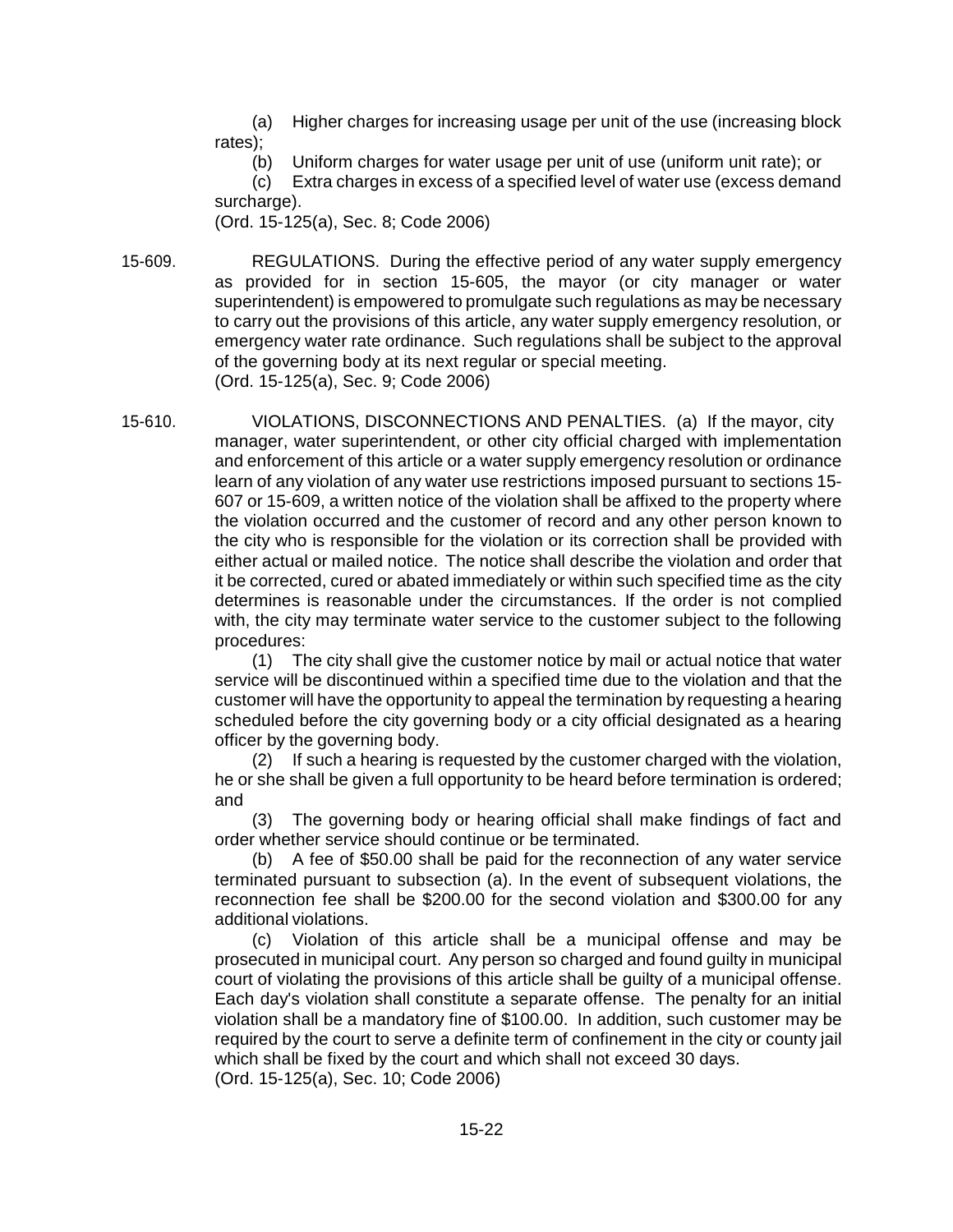15-611. EMERGENCY TERMINATION. Nothing in this article shall limit the ability of any properly authorized city official from terminating the supply of water to any or all service connections as required to protect the health and safety of the public. (Ord. 15-125(a), Sec. 11; Code 2006)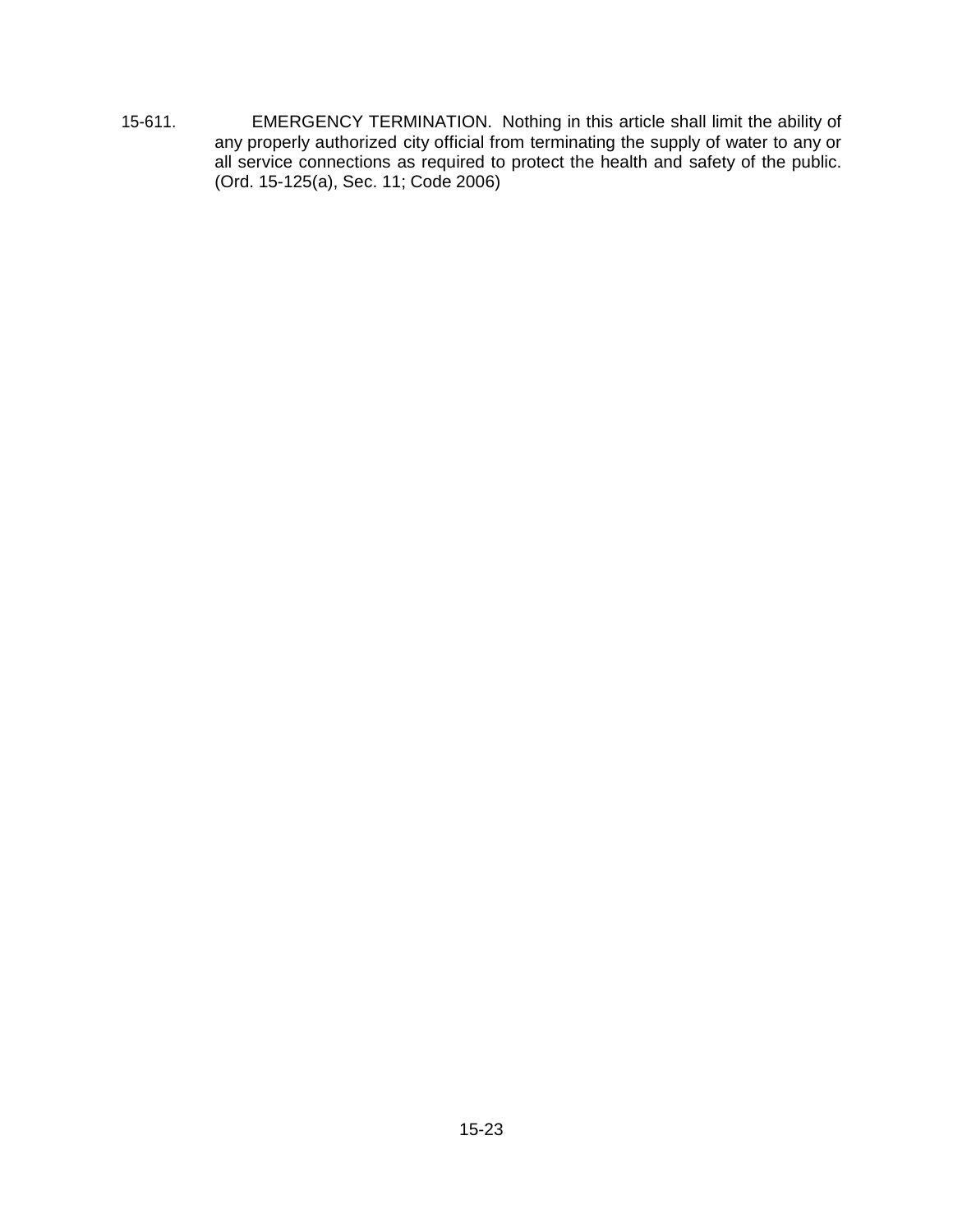# **ARTICLE 7. CROSS CONNECTIONS**

15-701. DEFINITIONS. The following definitions shall apply in the interpretation and enforcement of this policy:

> (a) Air Gas Separation - means the unobstructed vertical distance through the free atmosphere between the lowest opening from any pipe or faucet supplying water to tank, plumbing fixtures, or other device and the overflow level rim of the receptacle, and shall be at least double the diameter of the supply pipe measured vertically above the flood level rim of the vessel, but in no case less than one inch.

> (b) Approved Tester - means a person qualified to make inspections/ to test and repair backflow prevention/cross connection control devices; and who is approved by the city.

> (c) Authorized Representative - means any person designated by the city to administer this cross connection control regulation/article.

> (d) Auxiliary Water Supply - means any water source or system, other than the city, that may be available in the building or premises. This does not include other KDHE permitted public water supply systems.

> (e) Backflow - means the flow other than the intended direction of flow, of any foreign liquids, gases, used water or substances into the distribution system of a public water supply system.

> (f) Backflow Prevention Device - means any device, method, or type of construction intended to prevent backflow into the public water supply system.

> (g) Consumer - means any individual, firm, partnership, corporation, or agency or their authorized agent receiving water from the city.

> (h) Contamination - means an introduction of any sewage, process fluids, chemicals, wastes or any other substance that would be objectionable. Contamination may be a threat to life or health, or may cause an aesthetic deterioration, color, taste or odor.

> (i) Cross Connection - means any physical connection or arrangement between two otherwise separate piping systems; one of which contains potable water of the public water supply system and the second, water of unknown or questionable safety, or steam, gases, chemicals, or substances whereby there may be the backflow of the second system to the public water supply system. No physical cross connection shall be permitted between a public water supply system and an auxiliary water supply system.

> (j) Degree of Hazard - means an evaluation of the potential risk to public health and the adverse effect of the hazard upon anyone using the water.

> (k) Health Hazard - means any condition, device, or practice in the public water supply system which could create, or may create a danger to the health and well-being of anyone using the water, or allow contamination of the water.

> (l) Public W ater System - means the water supply source, distribution system and appurtenances to the service meter operated as a public utility which supplies potable water to the consumer's water systems.

> (m) Public Water Supply System - means the public water system and the consumer's water systems.

> (n) Consumer's Water System - means all service pipe, all distribution piping and all appurtenances beyond the service meter of the public water system.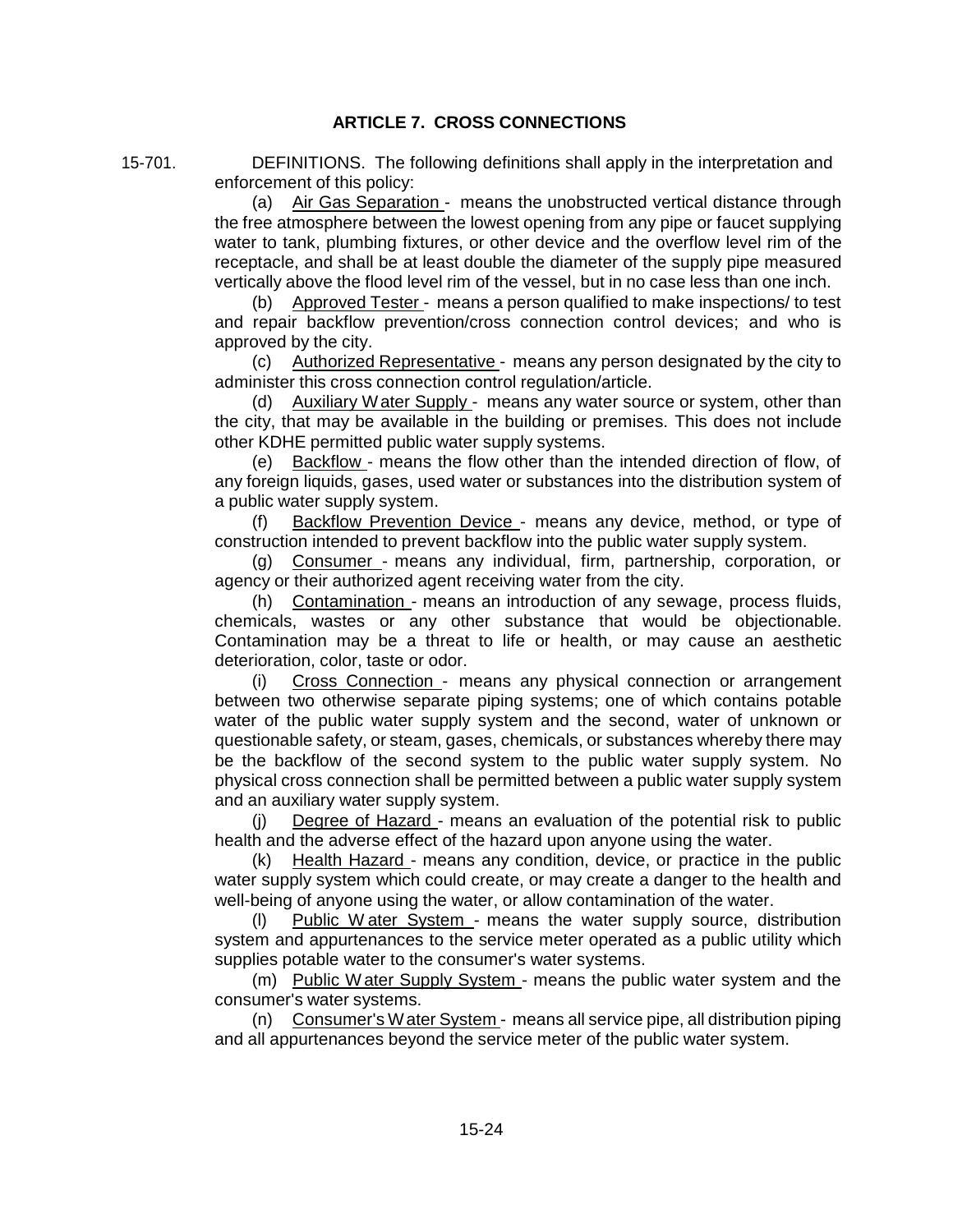(o) Service Connection - means the terminal end of the service line from the public water system. If a meter is installed at the end of the service, then the service connection means the downstream end of the meter. (Ord. 15-132, Sec. 1; Code 2006)

15-702. CROSS CONNECTION CONTROL GENERAL POLICY. (a) Purpose. The purpose of this policy is:

(1) To protect the public water supply system from contamination.

(2) To promote the elimination, containment, isolation, or control of cross connection between the public water supply system and non-potable water systems, plumbing fixtures, and industrial process systems or other systems which introduce or may introduce contaminants into the public water system or the consumer's water system.

(3) To provide for the maintenance of a continuing program of cross connection control which will prevent the contamination of the public water supply system.

(b) Application. This regulation/article shall apply to all consumer's water systems. The city may also require cross connection control devices at the service connections of other KDHE permitted public water supply systems served by the city.

(c) Intent. This policy will be reasonably interpreted by the city. It is the intent of the city to recognize the varying degrees of hazard and to apply the principle that the degree of protection shall be commensurate with the degree of hazard.

If, in the judgment of the city or its authorized representative, cross connection protection is required through either piping modification or installation of an approved backflow prevention device, due notice shall be given to the consumer. The consumers shall immediately comply by providing the required protection at his or her own expense. Failure, refusal or inability on the part of the consumer to provide such protection shall constitute grounds for the discontinuation of water service to the premises until such protection has been provided. (Ord. 15-132, Sec. 2; Code 2006)

15-703. CROSS CONNECTIONS PROHIBITED. (a) No water service connection shall be installed or maintained to any premises where actual or potential cross connections to the public water supply system may exist unless such actual or potential cross connections are abated or controlled to the satisfaction of the city or its authorized representative.

> (b) No connection shall be installed or maintained whereby an auxiliary water supply may enter a public water supply system. (Ord. 15-132, Sec. 3; Code 2006)

15-704. SURVEY AND INVESTIGATIONS. (a) The consumer's premises shall be open at all reasonable times to the city or its authorized representative, for the conduction of surveys and investigations of water use practices within the consumer's premises to determine whether there are actual or potential cross connections in the consumer's water system.

(b) On request by the city or its authorized representative, the consumer shall furnish requested information on water use practices within his or her premises and in the consumer's water system.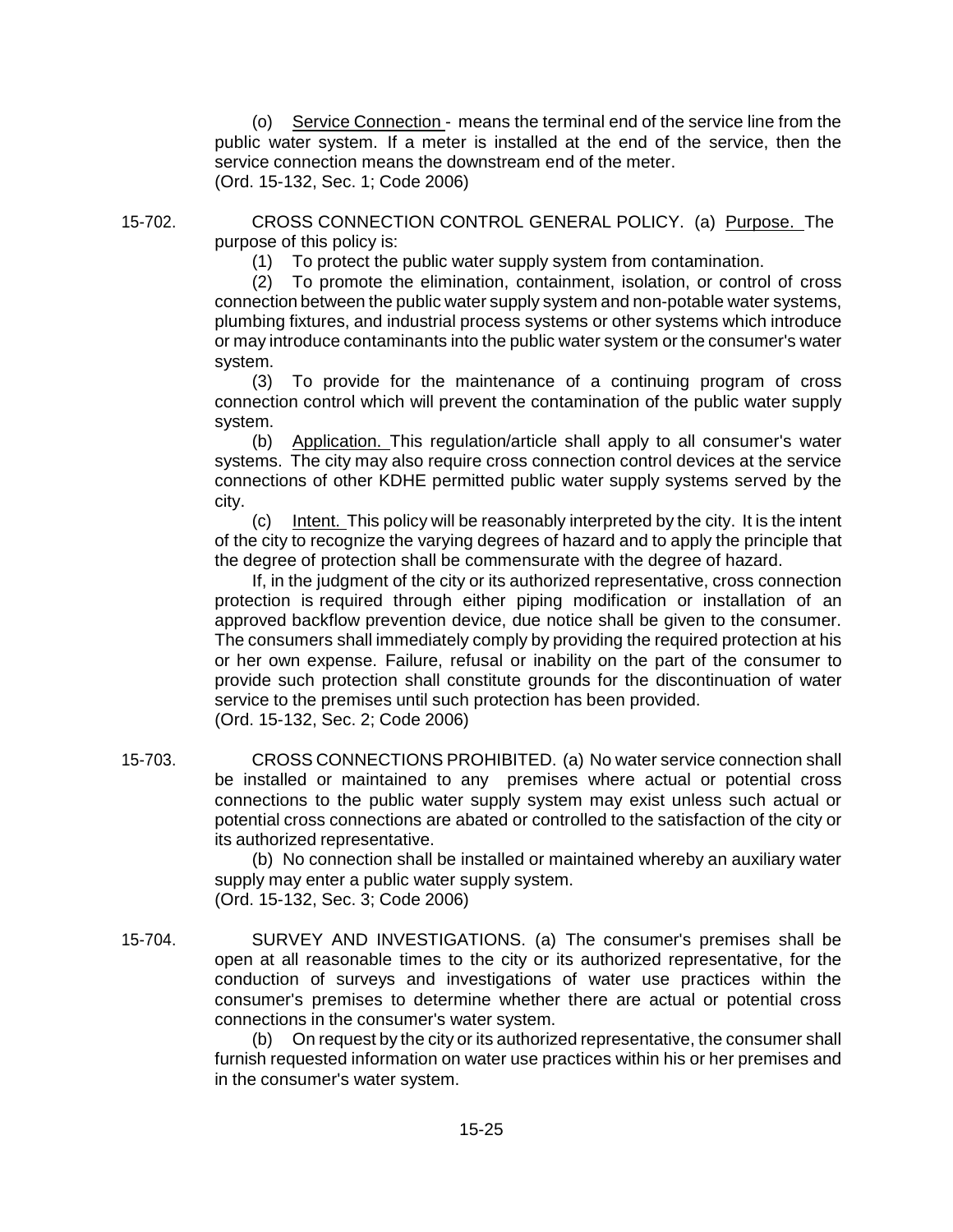(c) On request by the city or its authorized representative, the consumer shall conduct periodic surveys of water use practices on the premises of the consumer's water system to determine whether there are actual or potential cross connections. The consumer shall provide the survey results to the city or its authorized representative.

(Ord. 15-132, Sec. 4; Code 2006)

15-705. WHERE PROTECTION IS REQUIRED. (a) An approved backflow prevention device may be installed on each service line to a consumer's water system serving premises where, in the judgment of the city or its authorized representative or the KDHE, actual or potential cross connections exist. The type and degree of protection required shall be commensurate with the degree of hazard and/or type of contamination that may enter the public water supply system.

(b) An approved air gap separation or reduced pressure principle backflow prevention device may be installed at the service connection or within any premises where, in the judgment of the city or its authorized representative or the KDHE, the nature and extent of activities on the premises, or the materials used in connection with the activities, or materials stored on the premises, would present a health hazard or contamination of the public water supply system from a cross connection. This includes but is not limited to the following situations:

(1) Premises having an auxiliary water supply, unless the quality of the auxiliary supply is acceptable to the city or its authorized representative and the KDHE.

(2) Premises having internal plumbing arrangements which make it impractical to ascertain whether or not cross connections exist.

(3) Premises where entry is restricted so that inspection for cross connections cannot be made with sufficient frequency or at sufficiently short notice to assure the cross connections do not exist.

(4) Premises having a repeated history of cross connections being established or re-established.

(5) Premises, which due to the nature of the enterprise therein, are subject to recurring modification or expansion.

(6) Premises on which any substance is handled under pressure so as to permit entry into the public water supply system, or where a cross connection could reasonably be expected to occur. This shall include the handling of process waters and cooling waters.

(7) Premises where toxic or hazardous materials are handled.

(c) The following types of facilities fall into one or more of the categories or premises when an approved air gap separation or reduced pressure principle backflow prevention device may be required by the city or its authorized representative or the KDHE to protect the public water supply and must be installed at these facilities unless all hazardous or potentially hazardous conditions have been eliminated or corrected by other methods to the satisfaction of the city or its authorized representative and the KDHE:

- (1) Agricultural chemical facilities.
- (2) Auxiliary water systems, wells.
- (3) Boilers.
- (4) Bulk water loading facilities.
- (5) Car washing facilities.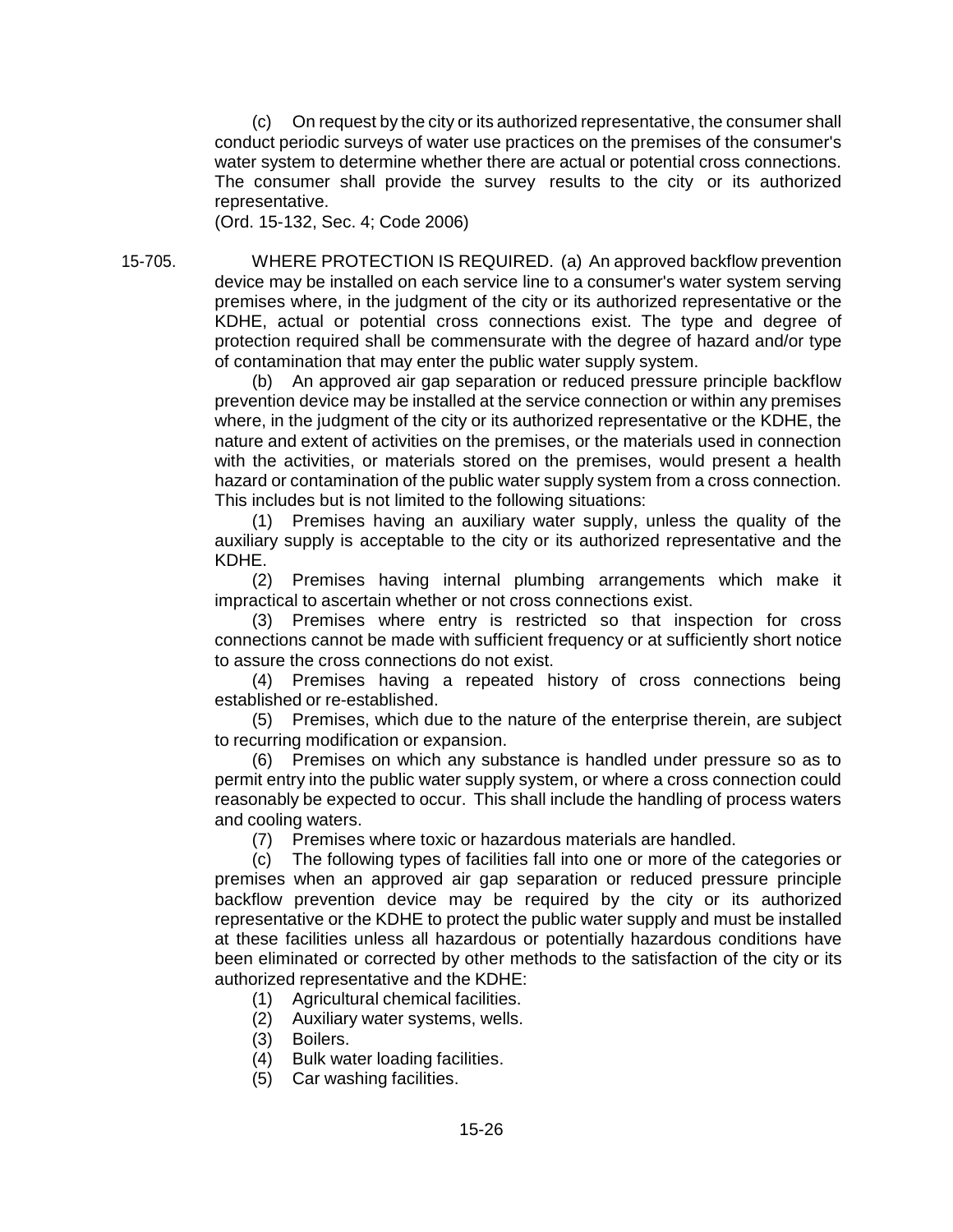- (6) Chemical manufacturing, processing, compounding or treatment plants.
- (7) Chill water systems.
- (8) Cooling towers.
- (9) Feedlots.
- (10) Fire protection systems.
- (11) Hazardous waste storage and disposal sites.
- (12) Hospitals, mortuaries, clinics or others as discovered bysanitary surveys.
- (13) Irrigation and sprinkler systems.
- (14) Laundries and dry cleaning.
- (15) Meat processing facilities.
- (16) Metal manufacturing, cleaning, processing and fabricating plants.
- (17) Oil and gas production, refining, storage or transmission properties.
- (18) Plating plants.
- (19) Power plants.
- (20) Research and analytical laboratories.

(21) Sewage and storm drainage facilities -- pumping stations and treatment plants.

(22) Veterinary clinics. (Ord.

15-132, Sec. 5; Code 2006)

15-706. BACKFLOW PREVENTION DEVICES. (a) Any backflow prevention device required by this regulation/article shall be of a model or construction approved by the city or its authorized representative and the KDHE.

(b) Air gap separation to be approved shall be at least twice the diameter of the supply pipe, measured vertically above the top rim of the vessel, but in no case less than one inch.

(c) Double check valve assemblies or reduced pressure principle backflow prevention devices shall appear on the current list of approved backflow prevention devices established by the KDHE, unless the device was installed at the time this regulation/article was passed and complies with required inspection and maintenance.

(Ord. 15-132, Sec. 6; Code 2006)

15-707. INSTALLATION. (a) Backflow prevention devices required by this policy shall be installed at a location and in a manner approved by the city or its authorized agent. All devices shall be installed at the expense of the water consumer, unless the city or its authorized representative agrees otherwise.

(b) Backflow prevention devices installed at the service connection shall be located on the consumer's side of the water meter, as close to the meter as is reasonably practical, and prior to any other connection.

(c) Backflow prevention devices shall be conveniently accessible for maintenance and testing, protected from freezing, and where no part of the device will be submerged or subject to flooding by any fluid. All devices shall be installed according to manufacturer's recommendations. (Ord. 15-132, Sec. 7; Code 2006)

15-708. INSPECTION AND MAINTENANCE. (a) The consumer is required by this regulation/article to inspect, test, and overhaul backflow prevention devices in